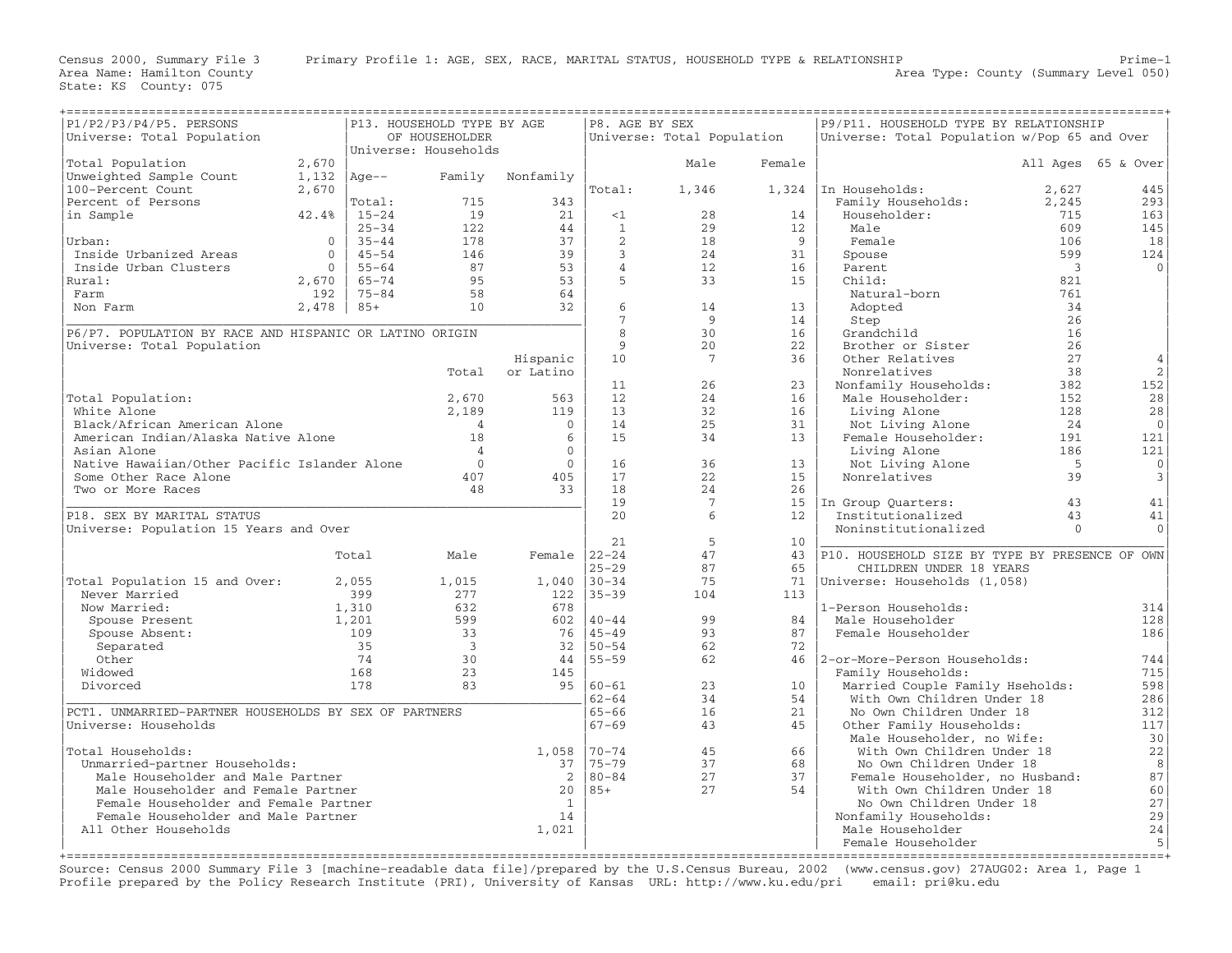Census 2000, Summary File 3 Primary Profile 2: GRANDPARENTS; FAMILY TYPE; CITIZENSHIP, BIRTHPLACE, ENTRY YEAR; LANGUAGE Prime−2 Area Name: Hamilton County (Summary Level 050) (Area Type: County (Summary Level 050) State: KS County: 075

| PCT8. GRANDPARENTS BY LENGTH OF TIME RESPONSIBLE<br>FOR GRANDCHILDREN UNDER 18 YEARS                                                                                                                                                               |                                                | UNDER 18 YEARS BY AGE OF OWN CHILDREN                                                                                                                                                                                                                                                                                 |             |                | P15. FAMILY TYPE BY PRESENCE OF OWN CHILDREN   P21. PLACE OF BIRTH BY CITIZENSHIP STATUS<br>Universe: Total Population |                                  |  |  |
|----------------------------------------------------------------------------------------------------------------------------------------------------------------------------------------------------------------------------------------------------|------------------------------------------------|-----------------------------------------------------------------------------------------------------------------------------------------------------------------------------------------------------------------------------------------------------------------------------------------------------------------------|-------------|----------------|------------------------------------------------------------------------------------------------------------------------|----------------------------------|--|--|
| Universe: Population 30 Years and Over in Households   Universe: Families                                                                                                                                                                          |                                                |                                                                                                                                                                                                                                                                                                                       |             |                | Total Population:                                                                                                      | 2,670                            |  |  |
| Total Pop. 30+ in Households: 1,532                                                                                                                                                                                                                |                                                | Total Families:                                                                                                                                                                                                                                                                                                       |             | 715            |                                                                                                                        |                                  |  |  |
|                                                                                                                                                                                                                                                    |                                                |                                                                                                                                                                                                                                                                                                                       |             |                | Native:                                                                                                                | 2,310                            |  |  |
| Living with Own Grandchildren                                                                                                                                                                                                                      |                                                |                                                                                                                                                                                                                                                                                                                       |             | 598            | Born in State of Residence                                                                                             | 1,495                            |  |  |
| Under 18 Years:<br>Under 18 Years:<br>Grandparents Responsible for the Canadian Common Canadian Common State of the Common State of the Common State of the Common State of the Common State of the Common State of the Common State of the Common |                                                | Married Couple Families:<br>With Own Children Under 18:                                                                                                                                                                                                                                                               |             | 286            | Born in Other State in the                                                                                             |                                  |  |  |
|                                                                                                                                                                                                                                                    |                                                | Under 6 Years Only                                                                                                                                                                                                                                                                                                    |             | 62             | United States:                                                                                                         | 800                              |  |  |
|                                                                                                                                                                                                                                                    |                                                |                                                                                                                                                                                                                                                                                                                       |             | 80             | Northeast                                                                                                              | 17                               |  |  |
| Length of Time --                                                                                                                                                                                                                                  |                                                |                                                                                                                                                                                                                                                                                                                       |             | 144            | Midwest                                                                                                                | 184                              |  |  |
| Less Than 6 Months                                                                                                                                                                                                                                 | $\overline{\mathbf{3}}$                        | Under 6 and 6 to 17 Years<br>6 to 17 Years Only<br>No Own Children Under 18                                                                                                                                                                                                                                           |             | 312            | South                                                                                                                  | 227                              |  |  |
| 6 to 11 Months                                                                                                                                                                                                                                     | $\Omega$                                       |                                                                                                                                                                                                                                                                                                                       |             |                | West                                                                                                                   | 372                              |  |  |
| 1 to 2 Years                                                                                                                                                                                                                                       | $\Omega$                                       | Other Families:<br>Other Families:<br>Male Householder,<br>No Wife Present:<br>With Own Children Under 18:                                                                                                                                                                                                            |             | 117            | Born Outside the United States:                                                                                        | 15                               |  |  |
| 3 to 4 Years<br>5 Years or More                                                                                                                                                                                                                    | $\overline{0}$<br>$\bigcirc$                   |                                                                                                                                                                                                                                                                                                                       |             | 30             | Puerto Rico<br>U.S. Island Areas                                                                                       | $\overline{0}$<br>$\overline{0}$ |  |  |
|                                                                                                                                                                                                                                                    |                                                |                                                                                                                                                                                                                                                                                                                       |             | 22             | U.S. Island Areas<br>Born Abroad of American                                                                           |                                  |  |  |
|                                                                                                                                                                                                                                                    |                                                | Under 6 Years Only                                                                                                                                                                                                                                                                                                    |             | 5 <sub>5</sub> | Parent (s)                                                                                                             | 15                               |  |  |
| Grandparents Not Responsible for<br>Own Grandchildren Under 18 Years 13                                                                                                                                                                            |                                                | Under 6 and 6 to 17 Years<br>5 b to 17 Years Only<br>5 6 to 17 Years Only<br>No Own Children Under 18                                                                                                                                                                                                                 |             |                |                                                                                                                        |                                  |  |  |
|                                                                                                                                                                                                                                                    |                                                |                                                                                                                                                                                                                                                                                                                       |             |                |                                                                                                                        | 360                              |  |  |
| Not Living with Own Grandchildren                                                                                                                                                                                                                  |                                                |                                                                                                                                                                                                                                                                                                                       |             |                | Foreign Born:<br>Naturalized Citizen                                                                                   | 57                               |  |  |
| Under 18 Years:                                                                                                                                                                                                                                    | 1,516                                          |                                                                                                                                                                                                                                                                                                                       |             |                | Not a Citizen                                                                                                          | 303                              |  |  |
|                                                                                                                                                                                                                                                    |                                                | Female Householder,                                                                                                                                                                                                                                                                                                   |             |                |                                                                                                                        |                                  |  |  |
|                                                                                                                                                                                                                                                    |                                                | No Husband Present:                                                                                                                                                                                                                                                                                                   |             | 87             |                                                                                                                        |                                  |  |  |
| PCT9. HOUSEHOLD RELATIONSHIP BY GRANDPARENTS LIVING                                                                                                                                                                                                |                                                | No Husband riesenc.<br>With Own Children Under 18:                                                                                                                                                                                                                                                                    |             |                | 60 P19. LANGUAGE SPOKEN AT HOME BY ABILITY                                                                             |                                  |  |  |
| WITH OWN GRANDCHILDREN UNDER 18 YEARS BY                                                                                                                                                                                                           |                                                | Under 6 Years Only                                                                                                                                                                                                                                                                                                    |             | $\overline{7}$ | TO SPEAK ENGLISH                                                                                                       |                                  |  |  |
| RESPONSIBILITY FOR OWN GRANDCHILDREN                                                                                                                                                                                                               |                                                | $\frac{1}{2}$ of $\frac{1}{2}$ only $\frac{1}{2}$ $\frac{1}{2}$ $\frac{1}{2}$ $\frac{1}{2}$ $\frac{1}{2}$ $\frac{1}{2}$ $\frac{1}{2}$ $\frac{1}{2}$ $\frac{1}{2}$ $\frac{1}{2}$ $\frac{1}{2}$ $\frac{1}{2}$ $\frac{1}{2}$ $\frac{1}{2}$ $\frac{1}{2}$ $\frac{1}{2}$ $\frac{1}{2}$ $\frac{1}{2}$ $\frac{1}{2}$ $\frac$ |             | $\overline{4}$ | Universe: Population 5 Years and Over                                                                                  |                                  |  |  |
| Universe: Population 30 Years and Over in                                                                                                                                                                                                          |                                                | 6 to 17 Years Only                                                                                                                                                                                                                                                                                                    |             | 49             |                                                                                                                        |                                  |  |  |
| Households                                                                                                                                                                                                                                         |                                                | No Own Children Under 18                                                                                                                                                                                                                                                                                              |             | 27             | Total Population 5 and Over:                                                                                           | 2,477                            |  |  |
| Total Pop. 30+ in Households: 1,532                                                                                                                                                                                                                |                                                | P23. YEAR OF ENTRY BY CITIZENSHIP STATUS                                                                                                                                                                                                                                                                              |             |                | Speak Only English                                                                                                     | 2,015                            |  |  |
|                                                                                                                                                                                                                                                    |                                                | Universe: Foreign-born Population                                                                                                                                                                                                                                                                                     |             |                |                                                                                                                        |                                  |  |  |
| Householder or Spouse:                                                                                                                                                                                                                             | 1,450                                          |                                                                                                                                                                                                                                                                                                                       |             |                | Speak Spanish:                                                                                                         | 437                              |  |  |
| Living w/Own Grandchild Under 18:<br>Personaible for Own Grandchild                                                                                                                                                                                | 13                                             |                                                                                                                                                                                                                                                                                                                       | Naturalized | Not a          | rram ppanish:<br>Speak English "Very Well"<br>Speak English "Well"<br>Speak English "Y                                 | 138                              |  |  |
| Responsible for Own Grandchild                                                                                                                                                                                                                     | $\overline{\mathbf{3}}$                        | Year of Entry-- Citizen                                                                                                                                                                                                                                                                                               |             | Citizen        |                                                                                                                        | 91<br>94                         |  |  |
| Not Responsible for Own Grandchild<br>Not Living w/Own Grandchild Under 18                                                                                                                                                                         | $\begin{array}{c c} & 10 \\ 1,437 \end{array}$ |                                                                                                                                                                                                                                                                                                                       |             | 303            | Speak English "Not Well"<br>Speak English "Not at All"                                                                 | 114                              |  |  |
|                                                                                                                                                                                                                                                    |                                                |                                                                                                                                                                                                                                                                                                                       |             | 278            |                                                                                                                        |                                  |  |  |
| Parent or Parent-in-Law of                                                                                                                                                                                                                         |                                                |                                                                                                                                                                                                                                                                                                                       |             | 8 <sup>1</sup> | Speak Other Indo-European Lang.:                                                                                       | 21                               |  |  |
| Householder:                                                                                                                                                                                                                                       | $\overline{3}$                                 | Total Foreign-born: 57<br>1990 to March 2000 35<br>1980 to 1989 13<br>Before 1980 9                                                                                                                                                                                                                                   |             | 17             | Speak English "Very Well"                                                                                              | 14                               |  |  |
| Living w/Own Grandchild Under 18:                                                                                                                                                                                                                  | $\mathcal{E}$                                  |                                                                                                                                                                                                                                                                                                                       |             |                |                                                                                                                        | $\overline{5}$                   |  |  |
| Responsible for Own Grandchild                                                                                                                                                                                                                     | $\Omega$                                       | P22. YEAR OF ENTRY                                                                                                                                                                                                                                                                                                    |             |                | Speak English "Well"<br>Speak English "Not Well"<br>Speak English "Not at All"                                         | $\overline{2}$                   |  |  |
| Not Responsible for Own Grandchild                                                                                                                                                                                                                 | $\overline{3}$                                 | Universe: Foreign-born Population                                                                                                                                                                                                                                                                                     |             |                |                                                                                                                        | $\mathbf{0}$                     |  |  |
| Not Living w/Own Grandchild Under 18                                                                                                                                                                                                               | $\Omega$                                       |                                                                                                                                                                                                                                                                                                                       |             |                |                                                                                                                        |                                  |  |  |
|                                                                                                                                                                                                                                                    |                                                | Total Foreign-born Population:                                                                                                                                                                                                                                                                                        |             | 360            | Speak Asian/Pacific Island Lang.:                                                                                      | $\overline{4}$                   |  |  |
| Other Relatives or Nonrelatives of                                                                                                                                                                                                                 |                                                |                                                                                                                                                                                                                                                                                                                       |             |                | Speak English "Very Well"                                                                                              | $\overline{0}$                   |  |  |
| Householder:                                                                                                                                                                                                                                       | 79                                             | 1995 to March 2000                                                                                                                                                                                                                                                                                                    |             | 185            | Speak English "Well"<br>Speak English "Not Well"<br>Speak English "Not at All"                                         | $\overline{4}$                   |  |  |
|                                                                                                                                                                                                                                                    |                                                | 1990 to 1994                                                                                                                                                                                                                                                                                                          |             | 128            |                                                                                                                        | $\overline{0}$                   |  |  |
| Householder:<br>Living w/Own Grandchild Under 18:<br>Responsible for Own Grandchild 0<br>Not Responsible for Own Grandchild 0<br>With Living w/Own Grandchild Under 18 79                                                                          |                                                | 1985 to 1989                                                                                                                                                                                                                                                                                                          |             | 13             |                                                                                                                        | $\overline{0}$                   |  |  |
|                                                                                                                                                                                                                                                    |                                                | 1980 to 1984                                                                                                                                                                                                                                                                                                          |             | 8              |                                                                                                                        |                                  |  |  |
|                                                                                                                                                                                                                                                    |                                                | 1975 to 1979<br>1970 to 1974                                                                                                                                                                                                                                                                                          |             | 14<br>9        | Speak Other Languages:<br>Speak English "Very Well"                                                                    | $\overline{0}$<br>$\mathbf{0}$   |  |  |
|                                                                                                                                                                                                                                                    |                                                | 1965 to 1969                                                                                                                                                                                                                                                                                                          |             | $\overline{0}$ | Speak English "Well"                                                                                                   | $\mathbf{0}$                     |  |  |
|                                                                                                                                                                                                                                                    |                                                | Before 1965                                                                                                                                                                                                                                                                                                           |             | $\mathcal{E}$  | Speak English "Not Well"                                                                                               | $\mathsf{O}\xspace$              |  |  |
|                                                                                                                                                                                                                                                    |                                                |                                                                                                                                                                                                                                                                                                                       |             |                | Speak English "Not at All"                                                                                             | $\mathbf{0}$                     |  |  |
|                                                                                                                                                                                                                                                    |                                                |                                                                                                                                                                                                                                                                                                                       |             |                |                                                                                                                        |                                  |  |  |
|                                                                                                                                                                                                                                                    |                                                |                                                                                                                                                                                                                                                                                                                       |             |                |                                                                                                                        |                                  |  |  |

+===================================================================================================================================================+ Source: Census 2000 Summary File 3 [machine−readable data file]/prepared by the U.S.Census Bureau, 2002 (www.census.gov) 27AUG02: Area 1, Page 2 Profile prepared by the Policy Research Institute (PRI), University of Kansas URL: http://www.ku.edu/pri email: pri@ku.edu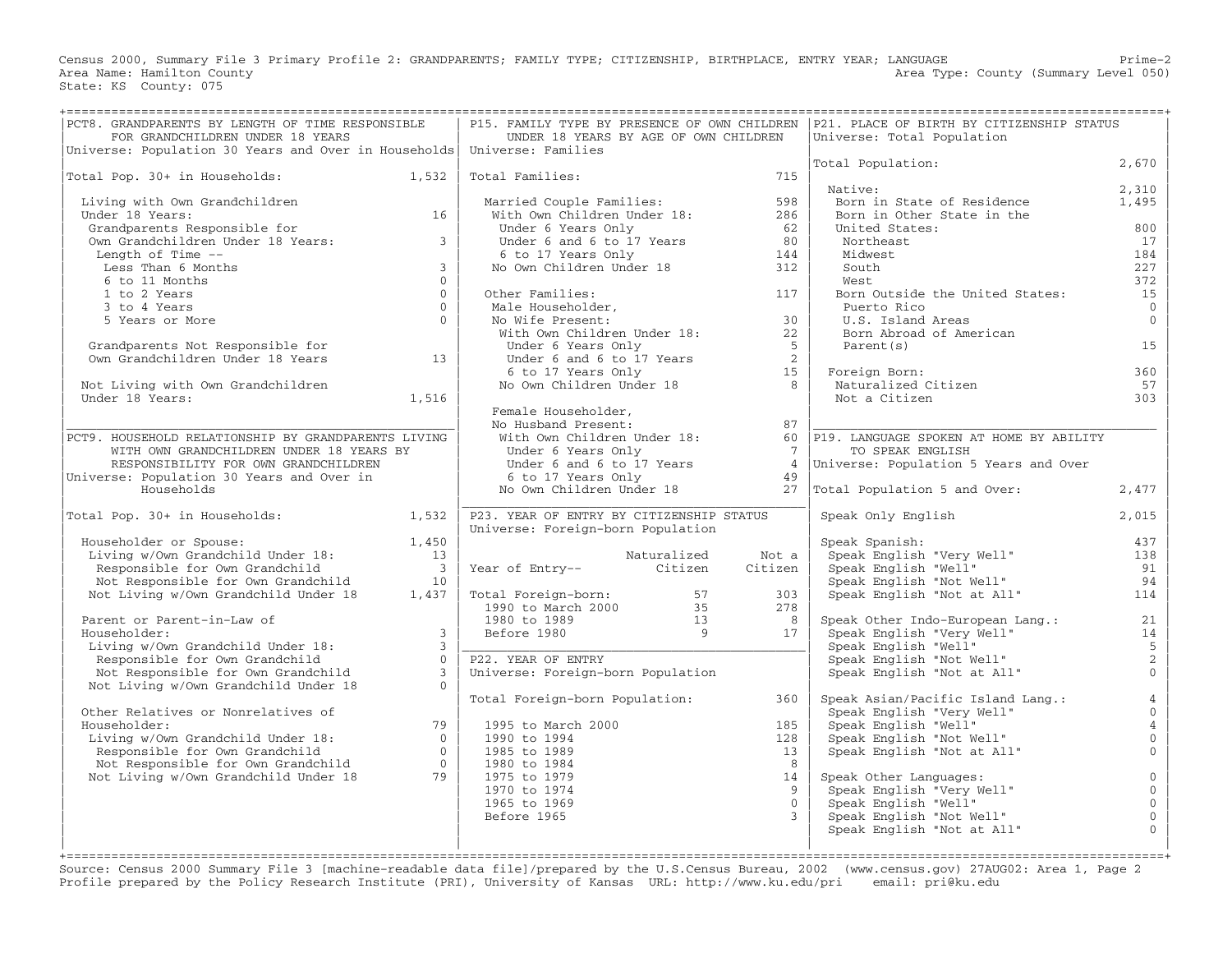Area Name: Hamilton County (Summary Level 050) (Area Type: County (Summary Level 050)

| PCT16/PCT18 ANCESTRY                                                   |                      |                      |                           |                          |                          |                                                |              |                     |
|------------------------------------------------------------------------|----------------------|----------------------|---------------------------|--------------------------|--------------------------|------------------------------------------------|--------------|---------------------|
| Two Universes: PCT16-Persons; PCT18-Total Ancestry Categories Reported |                      |                      |                           |                          |                          |                                                |              |                     |
|                                                                        | First                | Total                |                           | First                    | Total                    |                                                | First        | Total               |
| First Ancestry                                                         | 1,895                | N/A                  |                           | Reported                 | Reported                 |                                                | Reported     | Reported            |
| Total Specified Ancestries                                             | N/A                  | 2,489                |                           |                          |                          |                                                |              |                     |
|                                                                        |                      |                      |                           |                          |                          |                                                |              |                     |
| Acadian/Cajun                                                          | $\mathbf{0}$         | $\Omega$             | Israeli                   | $\mathbf{0}$             | $\mathbf{0}$             | West Indian (Exc Hisp Gp):                     | $\mathbf{0}$ | $\mathbf{0}$        |
| Afghan                                                                 | $\Omega$             | $\Omega$             | Italian                   | 3                        | 8                        | Bahamian                                       | $\Omega$     | $\Omega$            |
| Albanian                                                               | $\mathbf{0}$         | $\mathbf{0}$         | Latvian                   | $\mathbf{0}$             | $\mathbf{0}$             | Barbadian                                      | $\Omega$     | $\mathbf{0}$        |
| Alsatian                                                               | $\Omega$             | $\Omega$             | Lithuanian                | $\Omega$                 | $\Omega$                 | Belizean                                       | $\Omega$     | $\mathbf{0}$        |
| Arab:                                                                  | $\Omega$             | $\Omega$             | Luxemburger               | $\Omega$                 | $\Omega$                 | Bermudan                                       | $\cap$       | $\mathbf{0}$        |
| Egyptian                                                               | $\cap$               | $\Omega$             | Macedonian                | $\Omega$                 | $\Omega$                 | British West Indian                            | $\Omega$     | $\Omega$            |
| Iraqi                                                                  | $\Omega$             | $\mathbf{0}$         | Maltese                   | 2                        | 2                        | Dutch West Indian                              | $\Omega$     | $\mathbf 0$         |
| Jordanian                                                              | $\cap$               | $\Omega$             | New Zealander             | $\Omega$                 | $\Omega$                 | Haitian                                        | $\Omega$     | $\mathbf{0}$        |
| Lebanese                                                               | $\Omega$             | $\mathbf{0}$         | Northern European         | $\mathbf{0}$             | $\circ$                  | Jamaican                                       | $\cap$       | $\mathbf 0$         |
| Moroccan                                                               | $\Omega$             | $\Omega$             | Norwegian                 | $7\phantom{.0}$          | 10                       | Trinidadian & Tobagonian                       | $\Omega$     | $\mathbf{0}$        |
| Palestinian                                                            | $\Omega$             | $\mathbf{0}$         | Pennsylvania German       | $7\overline{ }$          | 9                        | U.S. Virgin Islander                           | $\Omega$     | $\mathbf 0$         |
| Syrian                                                                 | $\Omega$             | $\Omega$             | Polish                    | 8                        | 13                       | West Indian                                    | $\Omega$     | $\mathbf 0$         |
| Arab/Arabic                                                            | $\Omega$             | $\Omega$             | Portuguese                | 9                        | 9                        | Other West Indian                              | $\Omega$     | $\mathbf{0}$        |
| Other Arab                                                             | $\Omega$             | $\Omega$             | Romanian                  | $\mathbf{0}$             | $\mathbf{0}$             | Yuqoslavian                                    | $\Omega$     | $\mathbf{0}$        |
| Armenian                                                               | $\Omega$             | $\Omega$             | Russian                   | $\overline{3}$           | 22                       | Other Groups**                                 | 548          | 581                 |
| Assyrian/Chaldean/Syriac                                               | $\Omega$             | $\Omega$             | Scandinavian              | $\Omega$                 | $\Omega$                 | Unclassified or                                |              |                     |
| Australian                                                             | $\Omega$             | $\Omega$             | Scotch-Irish              | 38                       | 43                       | Not Reported                                   | 775          | N/A                 |
| Austrian                                                               | $\Omega$             | 7                    | Scottish                  | 51                       | 59                       |                                                |              |                     |
| Basque                                                                 | $\Omega$             | $\Omega$             | Serbian                   | $\mathbf{0}$             | $\mathbf{0}$             | PCT21. RESIDENCE IN 1995                       |              |                     |
| Belgian                                                                | $\Omega$<br>$\Omega$ | $\Omega$<br>$\Omega$ | Slavic                    | $\mathbf{1}$<br>$\Omega$ | 2                        | Universe: Population 5 Years and Over          |              |                     |
| Brazilian                                                              | 2                    | 2                    | Slovak                    | $\mathbf{0}$             | $\mathbf{0}$             |                                                |              |                     |
| British                                                                | $\Omega$             | $\Omega$             | Slovene<br>Soviet Union   | $\Omega$                 | $\mathbf{0}$<br>$\Omega$ | Total Population 5 and Over:                   |              | 2,477               |
| Bulgarian                                                              | $\overline{7}$       | 7                    | Subsaharan African:       | $\Omega$                 | $\Omega$                 |                                                |              |                     |
| Canadian                                                               | $\Omega$             | $\Omega$             |                           | $\Omega$                 | $\Omega$                 | Same House in 1995<br>Different House in 1995: |              | 1,288<br>1,189      |
| Carpatho Rusyn<br>Celtic                                               | $\Omega$             | $\mathbf{0}$         | Cape Verdean<br>Ethiopian | $\Omega$                 | $\mathbf{0}$             | In United States in 1995:                      |              | 1,059               |
| Croatian                                                               | $\Omega$             | $\Omega$             | Ghanian                   | $\Omega$                 | $\Omega$                 | Same City or Town:                             |              | 261                 |
| Cypriot                                                                | $\Omega$             | $\Omega$             | Kenyan                    | $\Omega$                 | $\Omega$                 | Same County                                    |              | 261                 |
| Czech                                                                  | 3                    | 12.                  | Liberian                  | $\Omega$                 | $\Omega$                 | Different County (Same State)                  |              | $\Omega$            |
| Czechoslovakian                                                        | $\Omega$             | $\overline{0}$       | Nigerian                  | $\Omega$                 | $\mathbf{0}$             | Not Same City or Town:                         |              | 798                 |
| Danish                                                                 | $\mathsf{Q}$         | 16                   | Senegalese                | $\Omega$                 | $\Omega$                 | Same County                                    |              | 229                 |
| Dutch                                                                  | 35                   | 99                   | Sierra Leonean            | $\Omega$                 | $\Omega$                 | Different County:                              |              | 569                 |
| Eastern European                                                       | $\Omega$             | $\overline{0}$       | Somalian                  | $\Omega$                 | $\Omega$                 | Same State                                     |              | 247                 |
| English                                                                | 213                  | 302                  | South African             | $\Omega$                 | $\mathbf{0}$             | Different State:                               |              | 322                 |
| Estonian                                                               | $\Omega$             | $\Omega$             | Sudanese                  | $\Omega$                 | $\Omega$                 | Northeast                                      |              | $\vert$ 3           |
| European                                                               | 18                   | 18                   | Uqandan                   | $\Omega$                 | $\Omega$                 | Midwest                                        |              | 39                  |
| Finnish                                                                | $\Omega$             | $\Omega$             | Zairian                   | $\Omega$                 | $\Omega$                 | South                                          |              | 100                 |
| French (Except Basque)                                                 | 20                   | 33                   | Zimbabwean                | $\Omega$                 | $\mathbf{0}$             | West                                           |              | 180                 |
| French Canadian                                                        | $\Omega$             | $\overline{4}$       | African                   | $\Omega$                 | $\Omega$                 | In Puerto Rico in 1995:                        |              | $\mathbb O$         |
| German                                                                 | 564                  | 709                  | Other Subsaharan Af       | $\Omega$                 | $\Omega$                 | Same City or Town                              |              | $\mathsf{O}\xspace$ |
| German Russian                                                         | $\Omega$             | $\Omega$             | Swedish                   | 31                       | 46                       | Not Same City or Town                          |              | $\mathbf{0}$        |
| Greek                                                                  | 3                    | 3                    | Swiss                     | $\Omega$                 | 16                       | Same Municipio                                 |              | $\mathbf{0}$        |
| Guyanese                                                               | $\Omega$             | $\Omega$             | Turkish                   | $\Omega$                 | $\mathbf{1}$             | Different Municipio                            |              | $\Omega$            |
| Hungarian                                                              | $\Omega$             | $\overline{c}$       | Ukranian                  | $\mathbf{1}$             | $\mathbf{1}$             | Elsewhere in 1995:                             |              | 130                 |
| Icelander                                                              | $\Omega$             | $\Omega$             | United States/American*   | 197                      | 197                      | U.S. Island Areas                              |              | $\Omega$            |
| Iranian                                                                | $\Omega$             | $\Omega$             | Welsh                     | 20                       | 41                       | Foreign Country or at Sea                      |              | 130                 |
| Irish                                                                  | 95                   | 215                  |                           |                          |                          |                                                |              |                     |

| \* Includes only people reporting "U.S." or "American" as their sole ancestry. For example, "Irish−American" is tallied only as "Irish". |

\*\* Includes most reported ancestries which are equivalent to specific race & Hispanic/Latino groups, such as Cree, Thai, Samoan & Cuban.

+===================================================================================================================================================+ Source: Census 2000 Summary File 3 [machine−readable data file]/prepared by the U.S.Census Bureau, 2002 (www.census.gov) 27AUG02: Area 1, Page 3 Profile prepared by the Policy Research Institute (PRI), University of Kansas URL: http://www.ku.edu/pri email: pri@ku.edu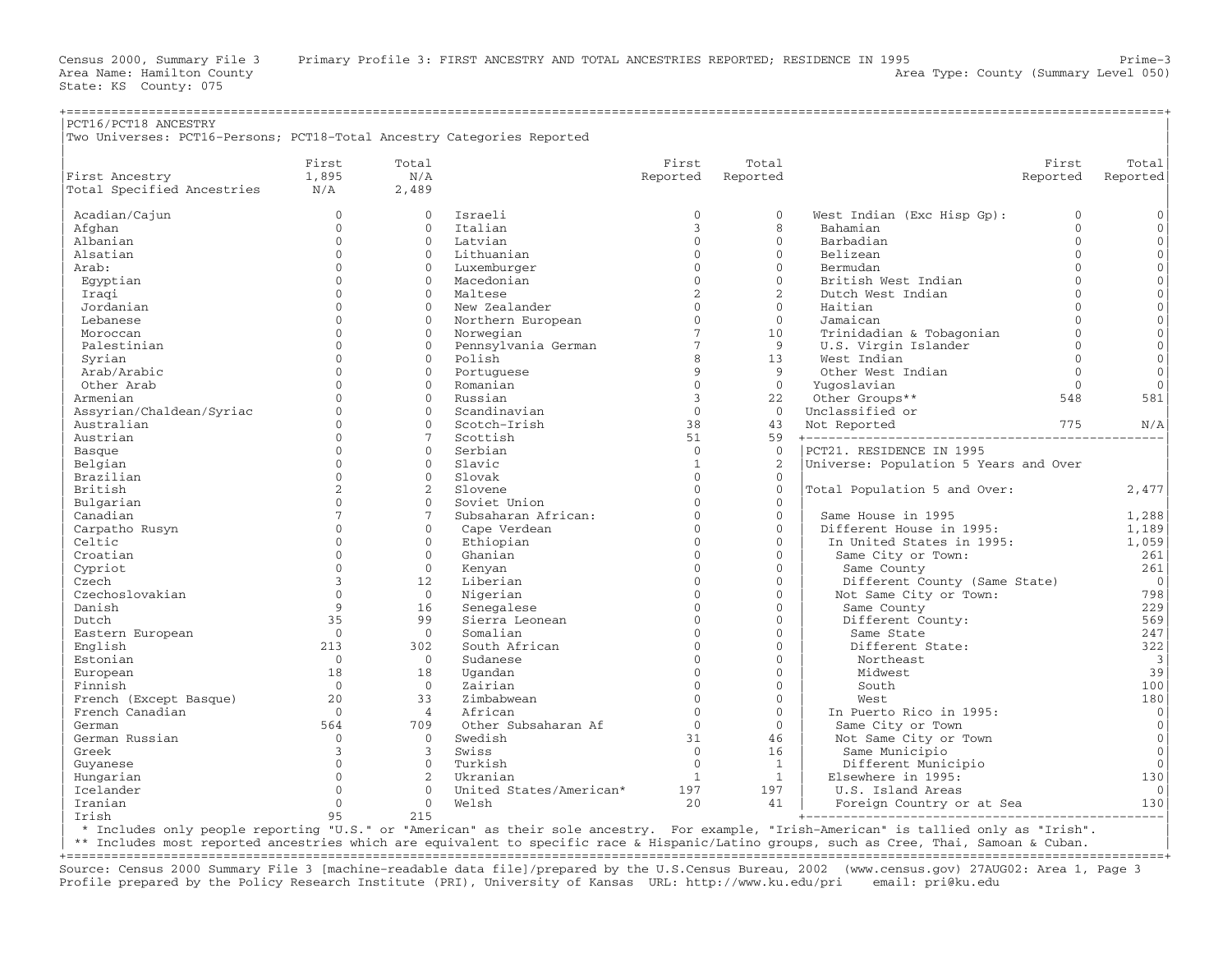Census 2000, Summary File 3 Primary Profile 4: SCHOOL ENROLLMENT AND EDUCATIONAL ATTAINMENT BY RACE & HISP./LATINO Prime−4 Area Name: Hamilton County 1999 (Summary Level 050) Area Type: County (Summary Level 050) State: KS County: 075

+===================================================================================================================================================+

| Universe: Population 3 Years and Over                                                                                    |                |                          |                          |                              | Native                   |                   |                    |                                |                |
|--------------------------------------------------------------------------------------------------------------------------|----------------|--------------------------|--------------------------|------------------------------|--------------------------|-------------------|--------------------|--------------------------------|----------------|
|                                                                                                                          |                |                          | Black Amer Indian        |                              | Hawaiian                 | Other             | Two or *           |                                | White Alone    |
|                                                                                                                          | White          | /Af Amer                 | /Alaska Nat              | Asian                        | /Pac Isl                 | Race              | More *             | Hispanic                       | not Hisp.      |
|                                                                                                                          | Alone          | Alone                    | Alone                    | Alone                        | Alone                    | Alone             | Races *            | or Latino                      | or Latino      |
| Total Population 3 and Over:                                                                                             | 2,113          | 4                        | 15                       | 4                            | $\mathbf{0}$             | 376               | 48 *<br>$\star$    | 514                            | 2,009          |
| In Nursery School/Preschool:                                                                                             | 43             | $\mathbf{0}$             | $\mathbf{0}$             | $\mathbf{0}$                 | $\mathbf{0}$             | 21                | $0 *$              | 24                             | 38             |
| Public School                                                                                                            | 23             | $\mathbf{0}$             | $\mathbf{0}$             | $\mathbf{0}$                 | $\mathbf{0}$             | 18                | $0 *$              | 21                             | 18             |
| Private School                                                                                                           | 20             | $\mathbf{0}$             | $\mathbf{0}$             | $\mathbf{0}$                 | $\mathbf{0}$             | 3                 | $0 *$              | $\overline{3}$                 | 20             |
| Enrolled in Kindergarten:                                                                                                | 32             | $\Omega$                 | $\Omega$                 | $\Omega$                     | $\Omega$                 | $7\phantom{.0}$   | $0 *$              | 13                             | 26             |
| Public School                                                                                                            | 32             | $\Omega$                 | $\Omega$                 | $\Omega$                     | $\Omega$                 | $7\phantom{.0}$   | $0 *$              | 13                             | 26             |
| Private School                                                                                                           | $\overline{0}$ | $\Omega$                 | $\mathbf{0}$             | $\Omega$                     | $\Omega$                 | $\mathbf{0}$      | $0 *$              | $\mathbf{0}$                   | $\overline{0}$ |
| Enrolled in Grade $1$ - Grade 8:                                                                                         | 259            | $\mathbf{0}$             | 7                        | $\Omega$                     | $\mathbf{0}$             | 78                | $8 *$              | 107                            | 241            |
| Public School                                                                                                            | 242            | $\Omega$                 | 7                        | $\Omega$                     | $\Omega$                 | 75                | $8 *$              | 104                            | 224            |
| Private School                                                                                                           | 17             | $\Omega$                 | $\Omega$                 | $\Omega$                     | $\Omega$                 | 3                 | $0 *$              | 3                              | 17             |
| Enrolled in Grade $9 -$ Grade12:                                                                                         | 150            | $\overline{c}$           | $\mathbf{0}$             | $\Omega$                     | $\mathbf{0}$             | 35                | $6*$               | 49                             | 141            |
| Public School                                                                                                            | 131            | $\mathbf{2}$             | $\Omega$                 | $\Omega$                     | $\Omega$                 | 35                | $6*$               | 49                             | 122            |
| Private School                                                                                                           | 19             | $\Omega$                 | $\Omega$                 | $\Omega$                     | $\Omega$                 | $\Omega$          | $0 *$              | $\Omega$                       | 19             |
| Enrolled in College:                                                                                                     | 62             | $\Omega$                 | $\overline{0}$           | $\mathbf{1}$                 | $\Omega$                 | $\Omega$          | $0 *$              | $\Omega$                       | 62             |
| Public School                                                                                                            | 58             | $\mathbf{0}$             | $\Omega$                 | $\Omega$                     | $\mathbf{0}$             | $\mathbf{0}$      | $0 *$              | $\Omega$                       | 58             |
| Private School                                                                                                           | $\overline{4}$ | $\mathbf{0}$             | 0                        | $\mathbf{1}$                 | $\mathbf 0$              | $\mathbf{0}$      | $0 *$              | $\mathbf{0}$                   | $\overline{4}$ |
| Not Enrolled in School                                                                                                   | 1,567          | 2                        | $\mathsf{R}$             | 3                            | $\Omega$                 | 235               | $34 *$             | 321                            | 1,501          |
|                                                                                                                          |                |                          |                          |                              |                          |                   |                    |                                |                |
|                                                                                                                          |                |                          |                          |                              |                          |                   |                    |                                |                |
| P148A-I. EDUCATIONAL ATTAINMENT BY SEX BY RACE (*) AND HISPANIC OR LATINO (**)<br>Universe: Population 25 Years and Over |                |                          |                          |                              | Native                   |                   |                    |                                |                |
|                                                                                                                          |                |                          | Black Amer Indian        |                              | Hawaiian                 | Other             | Two or *           |                                | White Alone    |
|                                                                                                                          | White          |                          | /Af Amer /Alaska Nat     | Asian                        | /Pac Isl                 | Race              | More *             | Hispanic                       | not Hisp.      |
|                                                                                                                          | Alone          | Alone                    | Alone                    | Alone                        | Alone                    | Alone             | Races *<br>$\star$ | or Latino                      | or Latino      |
| Total Population 25 and Over:                                                                                            | 1,525          | 2                        | 5                        | $\overline{4}$               | $\Omega$                 | 166               | $25 *$<br>$\star$  | 231                            | 1,471          |
|                                                                                                                          |                |                          | 5                        |                              | $\Omega$                 |                   |                    |                                |                |
| Male:                                                                                                                    | 712            | 2                        |                          | 3                            |                          | 100               | $12 *$             | 136                            | 682            |
| Less than 9th Grade                                                                                                      | 81             | $\Omega$                 | $\Omega$                 | $\overline{c}$               | $\Omega$                 | 64                | $2 *$              | 91                             | 56             |
| 9th-12th Grade, No Diploma                                                                                               | 68             | $\Omega$                 | $\mathbf{0}$             | $\Omega$                     | $\Omega$                 | 26                | $0 *$              | 29                             | 65             |
| High School Graduate/GED                                                                                                 | 234            | $\mathbf{0}$             | $\overline{2}$           | $\Omega$                     | $\mathbf{0}$             | 5                 | $2 *$              | $7\phantom{.0}$                | 232            |
| Some College, No Degree                                                                                                  | 172            | 2                        | 3                        | $\mathbf{0}$                 | $\mathbf{0}$             | $\mathbf{3}$      | $8 *$              | $\overline{7}$                 | 172            |
| Associate Degree                                                                                                         | 27             | $\Omega$                 | $\Omega$                 | $\Omega$                     | $\Omega$                 | $\Omega$          | $0 *$              | $\Omega$                       | 27             |
| Bachelor's Degree<br>Graduate/Professional Degree                                                                        | 84<br>46       | $\mathbf{0}$<br>$\Omega$ | $\mathbf{0}$<br>$\Omega$ | $\mathbf{0}$<br>$\mathbf{1}$ | $\mathbf{0}$<br>$\Omega$ | $\mathbf{0}$<br>2 | $0 *$<br>$0 *$     | $\mathbf{0}$<br>$\overline{2}$ | 84<br>46       |
|                                                                                                                          |                |                          |                          |                              |                          |                   | $\star$            |                                |                |
| Female:                                                                                                                  | 813            | $\mathbf{0}$             | $\mathbf{0}$             | $\mathbf{1}$                 | $\mathbf{0}$             | 66                | $13 *$             | 95                             | 789            |
| Less than 9th Grade                                                                                                      | 41             | $\Omega$                 | $\Omega$                 | $\Omega$                     | $\Omega$                 | 35                | $4 *$              | 44                             | 35             |
| 9th-12th Grade, No Diploma                                                                                               | 61             | $\mathbf{0}$             | $\mathbf{0}$             | $\mathbf{0}$                 | $\mathbf{0}$             | 19                | $0 *$              | 22                             | 58             |
| High School Graduate/GED                                                                                                 | 267            | $\mathbf{0}$             | $\Omega$                 | $\mathbf{1}$                 | $\Omega$                 | 6                 | $7 *$              | 13                             | 260            |
| Some College, No Degree                                                                                                  | 220            | $\Omega$                 | $\Omega$                 | $\Omega$                     | $\Omega$                 | 3                 | $2 *$              | 13                             | 212            |
| Associate Degree                                                                                                         | 60             | $\Omega$                 | $\Omega$                 | $\Omega$                     | $\mathbf{0}$             | $\Omega$          | $0 *$              | $\Omega$                       | 60             |
| Bachelor's Degree                                                                                                        | 126            | $\mathbf{0}$<br>$\Omega$ | $\Omega$<br>$\Omega$     | $\Omega$<br>$\Omega$         | $\Omega$<br>$\Omega$     | 3<br>$\Omega$     | $0 *$<br>$0 *$     | 3<br>$\Omega$                  | 126<br>38      |

| \* For Census 2000, persons could report more than one race, but the seven racial categories shown are mutually exclusive and include everyone. |

\*\* Hispanic or Latino is NOT considered a race. People who reported themselves as Hispanic are also counted in the seven racial categories.

|−−−−−−−−−−−−−−−−−−−−−−−−−−−−−−−−−−−−−−−−−−−−−−−−−−−−−−−−−−−−−−−−−−−−−−−−−−−−−−−−−−−−−−−−−−−−−−−−−−−−−−−−−−−−−−−−−−−−−−−−−−−−−−−−−−−−−−−−−−−−−−−−−−−|

+===================================================================================================================================================+ Source: Census 2000 Summary File 3 [machine−readable data file]/prepared by the U.S.Census Bureau, 2002 (www.census.gov) 27AUG02: Area 1, Page 4 Profile prepared by the Policy Research Institute (PRI), University of Kansas URL: http://www.ku.edu/pri email: pri@ku.edu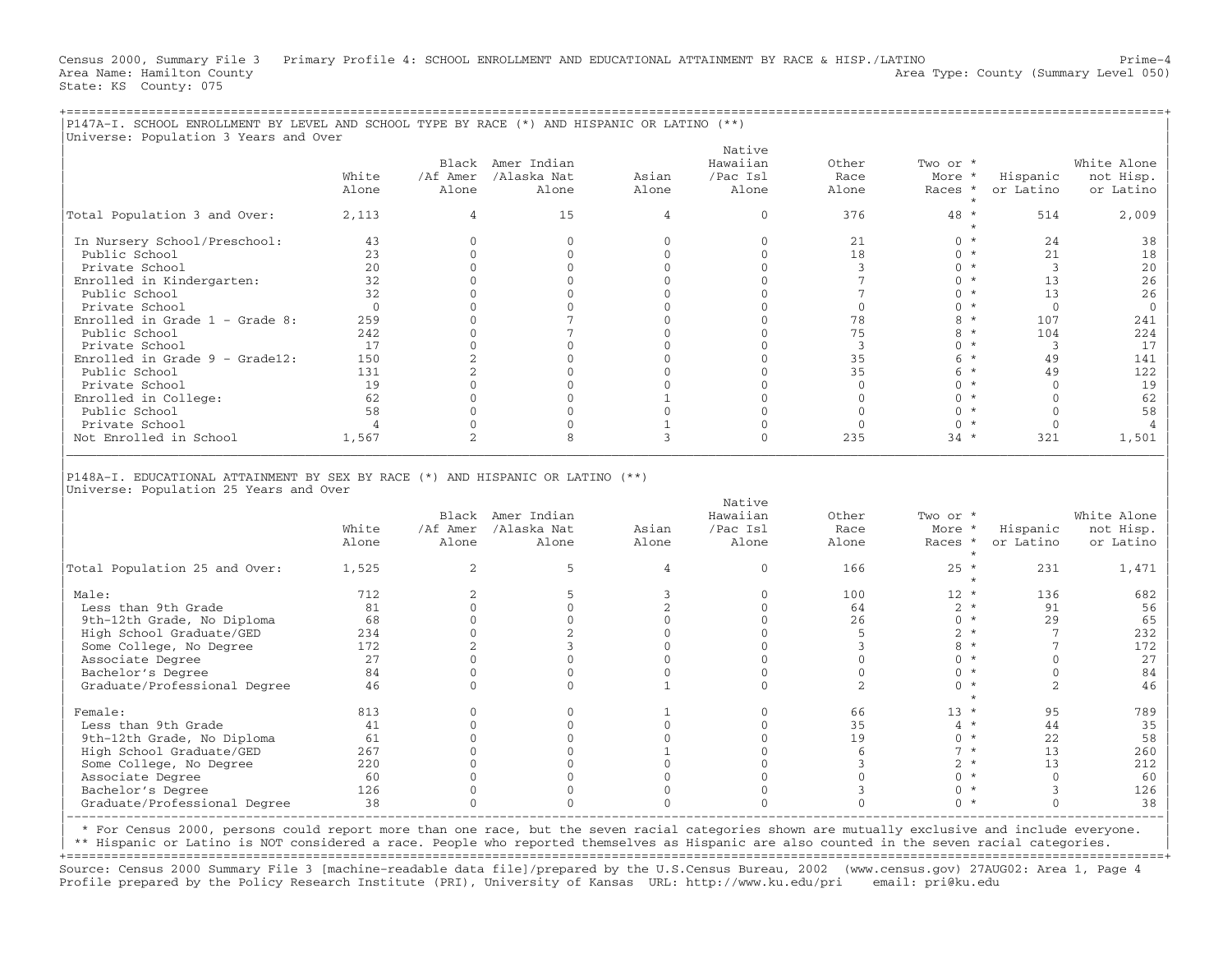Census 2000, Summary File 3 Primary Profile 5: SCHOOL ENROLLMENT; EDUC. ATTAINMENT; EMPLOYMENT, FAMILY TYPE & CHILDREN Prime-5<br>Area Name: Hamilton County Level 050) Area Type: County (Summary Level 050) State: KS County: 075

| ================================            |                |                      | P36. SCHOOL ENROLLMENT BY LEVEL AND SCHOOL TYPE   P37. EDUCATIONAL ATTAINMENT BY SEX | =============   |      |                | ===============================<br>P44. FAMILY TYPE BY EMPLOYMENT |                   |
|---------------------------------------------|----------------|----------------------|--------------------------------------------------------------------------------------|-----------------|------|----------------|-------------------------------------------------------------------|-------------------|
| Universe: Population 3 Years and Over       |                |                      | Universe: Population 25 Years and Over                                               |                 |      |                | STATUS<br>Universe: Families                                      |                   |
|                                             | Male           | Female               |                                                                                      | Total           | Male | Female         |                                                                   |                   |
|                                             |                |                      |                                                                                      |                 |      |                | Total Families:                                                   | 715               |
| Total Pop. 3 and Over:                      | 1,271          |                      | $1,289$ $ Total Pop. 25 and Over:$                                                   | 1,727           | 834  | 893            |                                                                   |                   |
|                                             |                |                      |                                                                                      |                 |      |                | Married Couple Families:                                          | 598               |
| In Nursery/Preschool:                       | 37             | 27                   | No School Completed                                                                  | 25              | 17   | 8              | Husband in Labor Force:                                           | 457               |
| Public School                               | 25             | 16                   | Nursery to 4th Grade                                                                 | 17              | 11   | -6             | Husband Employed or                                               |                   |
| Private School                              | 12             | 11                   | 5th and 6th Grade                                                                    | 96              | 64   | 32             | in Armed Forces:                                                  | 448               |
| In Kindergarten:                            | 26             | 13                   | 7th and 8th Grade                                                                    | 91              | 57   | 34             | Wife in Labor Force:                                              | 270               |
| Public School                               | 26             | 13                   | 9th Grade                                                                            | 50              | 28   | 22             | Wife Employed or in                                               |                   |
| Private School                              | $\overline{0}$ | $\bigcirc$           | 10th Grade                                                                           | 37              | 28   | 9              | Armed Forces                                                      | 269               |
| In Grade $1$ - Grade $4$ :                  | 70             | 85                   | 11th Grade                                                                           | 40              | 20   | 20             | Wife Unemployed                                                   | 1                 |
| Public School                               | 62             | 85                   | 12th Grade, No Diploma                                                               | 47              | 18   | 29             | Wife Not in Labor                                                 |                   |
| Private School                              | 8              | $\bigcirc$           | High School Graduate                                                                 |                 |      |                | Force                                                             | 178               |
| In Grade $5$ - Grade 8:                     | 111            | 86                   | (Includes Equivalency)                                                               | 524             | 243  | 281            |                                                                   |                   |
| Public School                               | 105<br>6       | 80<br>6              | Some College: $<$ 1 year                                                             | 189             | 70   | 119            | Husband Unemployed:                                               | 9 <br>6           |
| Private School<br>In Grade $9$ - Grade 12:  | 105            | 88                   | Some College: 1 Year                                                                 | 224             | 118  | 106            | Wife in Labor Force:<br>Wife Employed or in                       |                   |
| Public School                               | 101            | 73                   | or More, No Degree<br>Associate Degree                                               | 87              | 27   | 60             | Armed Forces                                                      | $\overline{2}$    |
| Private School                              | $\overline{4}$ | 15                   | Bachelor's Degree                                                                    | 213             | 84   | 129            | Wife Unemployed                                                   | $\overline{4}$    |
| College: Undergraduate: 13                  |                | 34                   | Masters Degree                                                                       | 51              | 30   | 21             | Wife Not in Labor                                                 |                   |
| Public School                               | 13             | 29                   |                                                                                      | $\frac{51}{31}$ | 14   | 17             | Force                                                             | $\mathfrak{Z}$    |
| Private School                              | $\overline{0}$ | 5 <sup>5</sup>       | Professional Degree<br>Doctorate Degree<br>Doctorate Degree                          | $5^{\circ}$     | $-5$ | $\Omega$       |                                                                   |                   |
| Graduate/Professional:                      | $5^{\circ}$    | 11                   |                                                                                      |                 |      |                | Husband Not in                                                    |                   |
| Public School                               | $\overline{5}$ | 11                   |                                                                                      |                 |      |                | Labor Force:                                                      | 141               |
| Private School                              | $\Omega$       |                      | 0   P45. EMPLOYMENT STATUS OF WOMEN BY PRESENCE OF OWN CHILDREN                      |                 |      |                | Wife in Labor Force:                                              | 37                |
| Not Enrolled in School                      | 904            | 945                  | UNDER 18 YEARS BY AGE OF OWN CHILDREN                                                |                 |      |                | Wife Employed or in                                               |                   |
|                                             |                |                      | Universe: Females 16 Years and Over                                                  |                 |      |                | Armed Forces                                                      | 37                |
| P38. EMPLOYMENT STATUS BY SCHOOL ENROLLMENT |                |                      |                                                                                      |                 |      |                | Wife Unemployed                                                   | $\circ$           |
| Universe: Population 16 To 19 Years         |                |                      | Total Females 16 and Over:                                                           |                 |      | 1,027          | Wife Not in Labor                                                 |                   |
|                                             |                |                      |                                                                                      |                 |      |                | Force                                                             | 104               |
| Total Population 16 to 19:                  |                | 158                  | With Own Children Under 18 Years:                                                    |                 |      | 352            |                                                                   |                   |
|                                             |                |                      | Under 6 Years Only:                                                                  |                 |      | 81             | Other Families:                                                   | 117               |
| In Armed Forces:                            |                | $\Omega$             | In Labor Force:                                                                      |                 |      | 2.9            | Male Householder,                                                 |                   |
| Enrolled in School:                         |                | $\Omega$             | Employed or in Armed Forces                                                          |                 |      | 24             | no Wife Present:                                                  | 30                |
| High School Graduate                        |                | $\Omega$             | Unemployed                                                                           |                 |      | -5             | In Labor Force:                                                   | 28                |
| Not High School Graduate                    |                | $\Omega$             | Not in Labor Force                                                                   |                 |      | 52             | Employed or in                                                    |                   |
| Not Enrolled in School:                     |                | $\Omega$<br>$\Omega$ | Under 6 and 6 to 17 Years:                                                           |                 |      | 80<br>41       | Armed Forces                                                      | 28                |
| High School Graduate                        |                | $\Omega$             | In Labor Force:                                                                      |                 |      | 39             | Unemployed<br>Not in Labor Force                                  | $\mathbf{0}$<br>2 |
| Not High School Graduate<br>Civilian:       |                | 158                  | Employed or in Armed Forces<br>Unemployed                                            |                 |      | $\overline{2}$ |                                                                   |                   |
| Enrolled in School:                         |                | 138                  | Not in Labor Force                                                                   |                 |      | 39             | Female Householder,                                               |                   |
| Employed                                    |                | 58                   | 6 to 17 Years Only:                                                                  |                 |      | 191            | no Husband Present:                                               | 87                |
| Unemployed                                  |                | $\bigcirc$           | In Labor Force:                                                                      |                 |      | 139            | In Labor Force:                                                   | 66                |
| Not in Labor Force                          |                | 80                   | Employed or in Armed Forces                                                          |                 |      | 139            | Employed or in                                                    |                   |
| Not Enrolled in School:                     |                | 20                   | Unemployed                                                                           |                 |      | $\overline{0}$ | Armed Forces                                                      | 66                |
| High School Graduate:                       |                | $7^{\circ}$          | Not in Labor Force                                                                   |                 |      | 52             | Unemployed                                                        | $\Omega$          |
| Employed                                    |                | $7\overline{ }$      |                                                                                      |                 |      |                | Not in Labor Force                                                | 21                |
| Unemployed                                  |                | $\Omega$             | No Own Children Under 18 Years:                                                      |                 |      | 675            |                                                                   |                   |
| Not in Labor Force                          |                | $\Omega$             | In Labor Force:                                                                      |                 |      | 310            |                                                                   |                   |
| Not High School Graduate:                   |                | 13                   | Employed or in Armed Forces                                                          |                 |      | 306            |                                                                   |                   |
| Employed                                    |                | $7\phantom{.0}$      | Unemployed                                                                           |                 |      | $\overline{4}$ |                                                                   |                   |
| Unemployed                                  |                | $\Omega$             | Not in Labor Force                                                                   |                 |      | 365            |                                                                   |                   |
| Not in Labor Force                          |                | 6                    |                                                                                      |                 |      |                |                                                                   |                   |

+===================================================================================================================================================+ Source: Census 2000 Summary File 3 [machine−readable data file]/prepared by the U.S.Census Bureau, 2002 (www.census.gov) 27AUG02: Area 1, Page 5 Profile prepared by the Policy Research Institute (PRI), University of Kansas URL: http://www.ku.edu/pri email: pri@ku.edu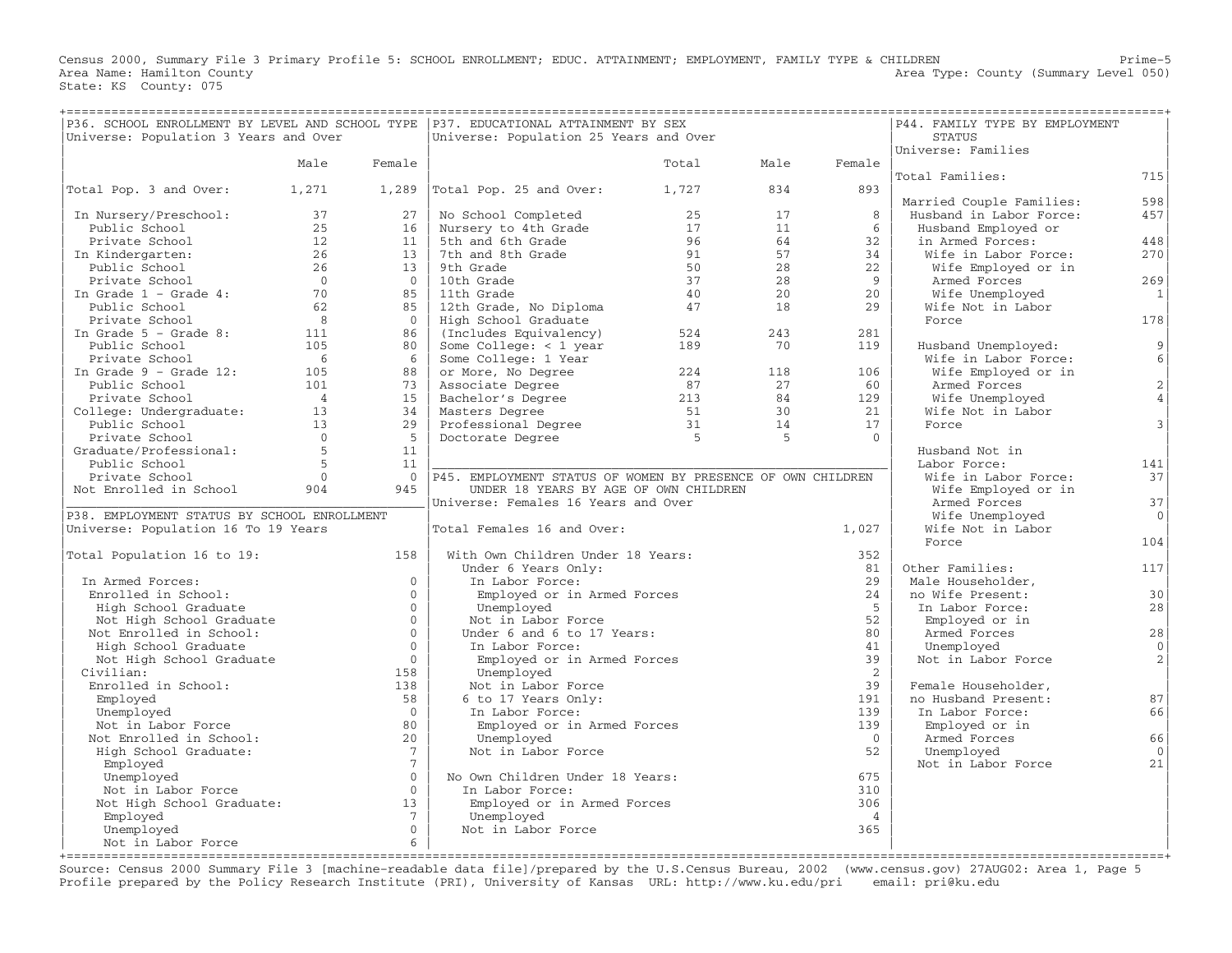Census 2000, Summary File 3 Primary Profile 6: LABOR FORCE STATUS; WORK & FAMILY; HOURS/WEEKS WORKED; DISABILITY STATUS Prime-6<br>Area Name: Hamilton County Level 050) Area Type: County (Summary Level 050) State: KS County: 075

| P43/P150A-I. EMPLOYMENT STATUS BY SEX BY RACE AND HISPANIC OR LATINO ORIGIN |                                        |                      |                               |                                      |                    |                           |                |                                                                       |                                 |                |
|-----------------------------------------------------------------------------|----------------------------------------|----------------------|-------------------------------|--------------------------------------|--------------------|---------------------------|----------------|-----------------------------------------------------------------------|---------------------------------|----------------|
|                                                                             | Universe: Population 16 Years and Over |                      |                               |                                      |                    | Native                    |                |                                                                       |                                 |                |
|                                                                             |                                        |                      | Black Amer Indian             |                                      |                    | Hawaiian                  | Other          | Two or *                                                              |                                 | White Alone    |
|                                                                             | A11                                    | White                | /Af Amer /Alaska Nat          |                                      | Asian              | /Pac Isl                  | Race           | More *                                                                | Hispanic                        | not Hisp.      |
|                                                                             | Races                                  | Alone                | Alone                         | Alone                                | Alone              | Alone                     | Alone          | Races *                                                               | or Latino                       | or Latino      |
|                                                                             |                                        |                      |                               |                                      |                    |                           |                | $\star$                                                               |                                 |                |
| Total 16 and Over:                                                          | 2,008                                  | 1,705                | $\overline{4}$                | 8                                    | $\overline{4}$     | $\Omega$                  |                | 248<br>$39 *$                                                         | 347                             | 1,630          |
| Male:                                                                       | 981                                    | 812                  | $\overline{2}$                | 8                                    | 3                  | $\mathbf{0}$              |                | $15 *$<br>141                                                         | 194                             | 768            |
| In Labor Force:                                                             | 702                                    | 551                  | $\overline{2}$                | 6                                    | $\mathbf{3}$       | $\Omega$                  |                | $15 *$<br>125                                                         | 153                             | 532            |
| In Armed Forces                                                             | $\Omega$                               | $\Omega$             | $\Omega$                      | $\Omega$                             | $\Omega$           | $\Omega$                  |                | $\mathbf{0}$<br>$0 *$                                                 | $\Omega$                        | $\mathbf{0}$   |
| Civilian:                                                                   | 702                                    | 551                  | $\overline{2}$                | 6                                    | 3                  | $\Omega$                  |                | $15 *$<br>125                                                         | 153                             | 532            |
| Employed                                                                    | 689                                    | 543                  | 2                             | 6                                    | 3                  | $\mathbf{0}$              |                | 120<br>$15 *$                                                         | 148                             | 524            |
| Unemployed                                                                  | 13                                     | 8                    | $\Omega$                      | $\Omega$                             | $\Omega$           | $\Omega$                  |                | $0 *$<br>5                                                            | 5                               | 8              |
| Not in Labor Force                                                          | 279                                    | 261                  | $\Omega$                      | 2                                    | $\Omega$           | $\Omega$                  |                | $\Omega$<br>$\star$<br>16                                             | 41                              | 236            |
|                                                                             |                                        |                      |                               |                                      |                    |                           |                | $\star$                                                               |                                 |                |
| Female:                                                                     | 1,027                                  | 893                  | $\overline{2}$                | $\Omega$                             | $\mathbf{1}$       | $\mathbf{0}$              |                | $24 *$<br>107                                                         | 153                             | 862            |
| In Labor Force:                                                             | 519                                    | 475                  | $\overline{a}$                | $\Omega$                             | $\Omega$           | $\Omega$                  |                | 6<br>$\star$<br>36                                                    | 55                              | 458            |
| In Armed Forces                                                             | $\mathbf{0}$                           | $\overline{0}$       | $\mathbf{0}$                  | $\Omega$                             | $\Omega$           | $\mathbf{0}$              |                | $\mathbf{0}$<br>$\Omega$<br>$^{\star}$                                | $\Omega$                        | $\mathbf 0$    |
| Civilian:                                                                   | 519                                    | 475                  | $\overline{2}$                | $\Omega$                             | $\Omega$           | $\Omega$                  |                | $\star$<br>36<br>6                                                    | 55                              | 458            |
|                                                                             | 508                                    | 467                  | $\mathfrak{D}$                | $\Omega$                             | $\Omega$           | $\Omega$                  |                | $6^{\circ}$<br>$\star$<br>33                                          | 52                              |                |
| Employed                                                                    |                                        |                      |                               |                                      |                    |                           |                |                                                                       |                                 | 450            |
| Unemployed                                                                  | 11                                     | 8                    | $\mathbf{0}$                  | $\mathbf 0$                          | $\mathbf{0}$       | $\mathbf{0}$              |                | $\mathbf{3}$<br>$\mathbf{0}$<br>$\star$                               | $\overline{3}$                  | 8              |
| Not in Labor Force                                                          | 508                                    | 418                  | $\Omega$                      | $\Omega$                             | $\mathbf{1}$       | $\Omega$                  |                | 71<br>$18 *$                                                          | 98                              | 404            |
| P46. LIVING ARRANGEMENTS OF OWN CHILDREN UNDER 18 YEARS IN FAMILIES AND     |                                        |                      |                               |                                      |                    |                           |                | P48. FAMILY TYPE BY NUMBER OF P47. WORK STATUS IN 1999 BY USUAL HOURS |                                 |                |
|                                                                             |                                        |                      |                               |                                      |                    |                           |                |                                                                       |                                 |                |
| SUBFAMILIES BY EMPLOYMENT STATUS OF PARENTS                                 |                                        |                      |                               |                                      |                    | WORKERS IN FAMILY IN 1999 |                |                                                                       | WORKED PER WEEK BY WEEKS WORKED |                |
| Universe: Own Children Under 18 Years in Families and Subfamilies           |                                        |                      |                               |                                      | Universe: Families |                           |                | Universe: Population 16 Years and Over                                |                                 |                |
|                                                                             |                                        |                      |                               |                                      |                    |                           |                |                                                                       |                                 |                |
|                                                                             |                                        |                      | Under 6                       | 6 to 17                              |                    |                           |                |                                                                       | Male                            | Female         |
|                                                                             |                                        |                      |                               |                                      | Total Families:    |                           | 715            |                                                                       |                                 |                |
| Total Children in Universe:                                                 |                                        |                      | 237                           | 494                                  | Married Cpl Fam:   |                           | 598            | Total Pop. 16+:                                                       | 981                             | 1,027          |
| Living with Two Parents:                                                    |                                        |                      | 204                           | 360                                  | No Workers         |                           | 67             | Worked in 1999:                                                       | 788                             | 600            |
| Both Parents in Labor Force                                                 |                                        |                      | 88                            | 213                                  | 1 Worker           |                           | 166            | 35+ Hours/Week                                                        | 656                             | 379            |
| Father Only in Labor Force                                                  |                                        |                      | 101                           | 122                                  | 2 Workers:         |                           | 294            | 50-52 Weeks                                                           | 520                             | 248            |
| Mother Only in Labor Force                                                  |                                        |                      | $\overline{0}$                | 15                                   | Husband and        |                           |                | $48-49$ Weeks                                                         | 36                              | 23             |
| Neither Parent in Labor Force                                               |                                        |                      | 15                            | 10                                   | Wife Worked        |                           | 266            | 40-47 Weeks                                                           | 25                              | 35             |
| Living with One Parent:                                                     |                                        |                      | 33                            | 134                                  | Other              |                           | 28             | $27-39$ Weeks                                                         | 24                              | 30             |
| Living with Father:                                                         |                                        |                      | 11                            | 31                                   | 3+ Workers:        |                           | 71             | $14-26$ Weeks                                                         | 23                              | 22             |
| In Labor Force                                                              |                                        |                      | 11                            | 27                                   | Husband and        |                           |                | 1-13 Weeks                                                            | 28                              | 21             |
|                                                                             |                                        |                      | $\Omega$                      |                                      |                    |                           |                |                                                                       |                                 |                |
| Not in Labor Force                                                          |                                        |                      |                               | $\overline{4}$                       | Wife Worked        |                           | 68             |                                                                       |                                 |                |
| Living with Mother:                                                         |                                        |                      | 22                            | 103                                  | Other              |                           | 3              | 15-34 Hours/Wk                                                        | 71                              | 162            |
| In Labor Force                                                              |                                        |                      | 19                            | 74                                   |                    |                           |                | 50-52 Weeks                                                           | 40                              | 68             |
| Not in Labor Force                                                          |                                        |                      | 3                             | 2.9                                  | Other Families:    |                           | 117            | $48-49$ Weeks                                                         | $\Omega$                        | $\overline{4}$ |
|                                                                             |                                        |                      |                               |                                      | Male Householder,  |                           |                | 40-47 Weeks                                                           | 2                               | 14             |
| P41. TYPES OF DISABILITY                                                    |                                        |                      | P42. DISABILITY STATUS BY AGE |                                      | no Wife:           |                           | 30             | $27-39$ Weeks                                                         | 15                              | 22             |
| Universe: Total Disabilities Tallied                                        |                                        |                      |                               | Univ.: Civilian Noninstitutionalized | No Workers         |                           | $\overline{0}$ | $14-26$ Weeks                                                         | 6                               | 22             |
| for the Civilian Noninstitutionalized                                       |                                        |                      |                               | Population 5 Years and Over          | 1 Worker           |                           | 17             | 1-13 Weeks                                                            | 8                               | 32             |
| Population 5 Years+ with Disabilities                                       |                                        |                      |                               |                                      | 2 Workers          |                           | 13             |                                                                       |                                 |                |
|                                                                             |                                        |                      | With a                        | No                                   | 3+ Workers         |                           | $\Omega$       | $1-14$ Hours/Wk                                                       | 61                              | 59             |
| Total Disabilities Tallied:                                                 |                                        | 962                  |                               | Disability Disability                |                    | Female Householder,       |                | $50-52$ Weeks                                                         | 35                              | 27             |
| Sensory Disability                                                          |                                        | 93                   |                               |                                      | no Husband:        |                           | 87             | 48-49 Weeks                                                           | 3                               | $\mathbf{0}$   |
|                                                                             |                                        | 212<br>Total:        |                               | 597                                  | No Workers         |                           |                | $40-47$ Weeks                                                         | $\Omega$                        | 5              |
| Physical Disability                                                         |                                        |                      |                               | 1,837                                |                    |                           | 11             |                                                                       |                                 |                |
| Mental Disability                                                           |                                        | 78<br>5-15 Years     |                               | 17<br>452                            | 1 Worker           |                           | 39             | 27-39 Weeks                                                           | 2                               | 11             |
| Self-care Disability                                                        |                                        | 56<br>$16-20$ Years  |                               | 45<br>131                            | 2 Workers          |                           | 26             | $14-26$ Weeks                                                         | 2                               | $\overline{4}$ |
| Go-outside-home Disability                                                  |                                        | 221<br>$21-64$ Years |                               | 991<br>353                           | 3+ Workers         |                           | 11             | $1-13$ Weeks                                                          | 19                              | 12             |
| Employment Disability                                                       |                                        | 65-74 Years<br>302   |                               | 53<br>183                            |                    |                           |                | Did not work                                                          |                                 |                |
|                                                                             |                                        | 75+ Years            |                               | 129<br>80                            |                    |                           |                | in 1999                                                               | 193                             | 427            |

+===================================================================================================================================================+ Source: Census 2000 Summary File 3 [machine−readable data file]/prepared by the U.S.Census Bureau, 2002 (www.census.gov) 27AUG02: Area 1, Page 6 Profile prepared by the Policy Research Institute (PRI), University of Kansas URL: http://www.ku.edu/pri email: pri@ku.edu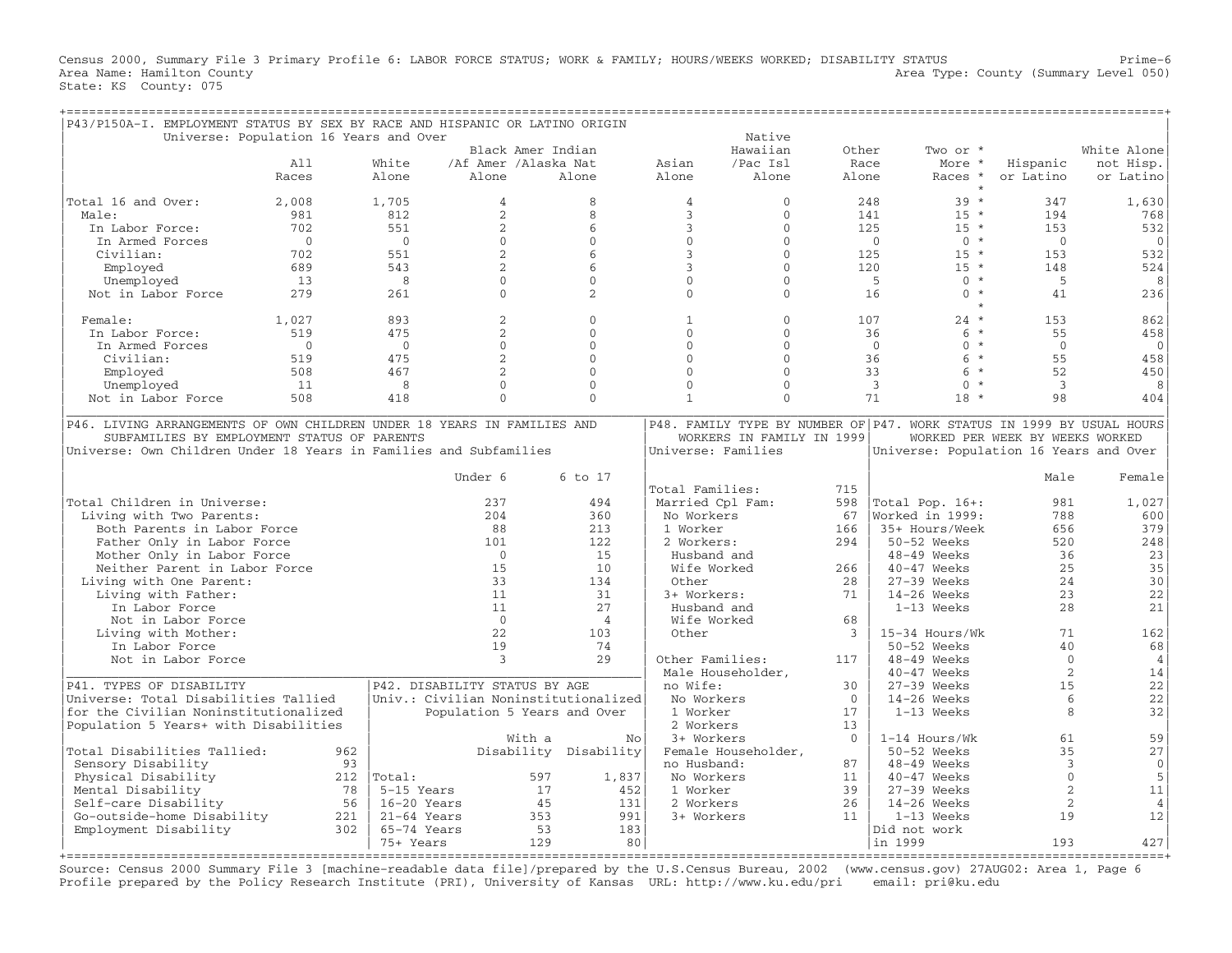| P50. OCCUPATION                                                            |                 |                                                                    |                      | P51. CLASS OF WORKER BY INDUSTRY             |                         |
|----------------------------------------------------------------------------|-----------------|--------------------------------------------------------------------|----------------------|----------------------------------------------|-------------------------|
| Universe: Employed Civilians 16 and Over                                   |                 |                                                                    |                      | Universe: Employed Civilians 16 & Over       |                         |
|                                                                            |                 |                                                                    |                      |                                              |                         |
| Total Employed Civilians 16 and Over:                                      | 1,197           |                                                                    |                      | Total Empl. Civilians 16+:                   | 1,197                   |
| Management, Profess. & Related Occupations:                                |                 | 383 Transportation & Material Moving:                              |                      | 78 All Industries except                     |                         |
| Management, Business, Financial Operations:                                |                 | 211 Supervisors, Transportation & Material                         |                      | Agriculture, Forestry,                       |                         |
| Management (except Farmers/Farm Managers)                                  |                 | 58 Moving Workers                                                  | 3 <br>$\overline{0}$ | Fishing, Hunting, Mining:                    | 846                     |
| Farmers and Farm Managers<br>Business & Financial Operations:              |                 | 134 Aircraft & Traffic Control<br>19 Motor Vehicle Operators       | 56 <sup>1</sup>      | Private For-profit Wage<br>& Salary workers: | 411                     |
|                                                                            |                 |                                                                    | $\bigcirc$           | Employee of Private                          |                         |
| Business Operations Specialists                                            |                 | 7 Rail, Water & Other Transportation<br>12 Material Moving Workers | 19                   | Company                                      | 386                     |
| Financial Specialists                                                      |                 |                                                                    |                      | Self-employed in Own                         |                         |
|                                                                            |                 | 172 P49. INDUSTRY                                                  |                      | Incorporated Business                        | 25                      |
| Professional & Related Occupations:<br>Computer & Mathematical Occupations |                 | 0 Universe: Employed Civilians 16 and Over                         |                      | Private Not-for-profit                       |                         |
| Architecture & Engineering Occupations:                                    | 10 <sup>1</sup> |                                                                    |                      | Wage & Salary workers                        | 54                      |
| Architects, Surveyors, Cartographers,                                      |                 | Total Empl. Civilians 16 and Over:                                 | 1,197                | Local Government Workers                     | 187                     |
| & Engineers                                                                |                 | Agriculture, Forestry, Fishing,                                    |                      | State Government Workers                     | 55                      |
| Drafters, Engineering & Map Technicians                                    | 5               | Hunting & Mining:                                                  | 351                  | Federal Govt Workers                         | 15                      |
| Life, Physical & Social Science Occupatns                                  | 5 <sup>1</sup>  | Agric, Forestry, Fishing, & Hunting                                | 335                  | Self-Employed in Own                         |                         |
| Community & Social Services                                                | 12              | Mining                                                             | 16                   | Not Incorp. Business                         | 117                     |
| Legal Occupations                                                          | $\overline{4}$  |                                                                    |                      | Unpaid Family Workers                        | 7                       |
| Education, Training & Library Occupations                                  | 85 <sup>1</sup> | Construction                                                       | 69                   |                                              |                         |
| Arts, Design, Entertainment, Sports,                                       |                 | Manufacturing                                                      | 22                   | Agriculture, Forestry,                       |                         |
| & Media Occupations                                                        | 5               |                                                                    |                      | Fishing, Hunting, Mining:                    | 351                     |
| Healthcare Practitioners & Technical Occ:                                  | 51 <sup>1</sup> | Wholesale Trade                                                    | 34                   |                                              |                         |
| Health Diagnosing, Treating Practitioners                                  |                 | Retail Trade                                                       | 92                   | Agriculture, Forestry,                       |                         |
| & Technical Occupations                                                    | 37              |                                                                    |                      | Fishing & Hunting:                           | 335                     |
| Health Technologists & Technicians                                         | 14              | Transportation, Warehousing                                        |                      | Private For-profit Wage                      |                         |
|                                                                            |                 | & Utilities:                                                       | 83                   | & Salary workers:                            | 207                     |
| Service Occupations:                                                       | 1901            | Transportation & Warehousing                                       | 55                   | Employee of Private                          |                         |
| Healthcare Support Occupations                                             | 35              | Utilities                                                          | 28                   | Company                                      | 174                     |
| Protective Service Occupations:                                            | 17              |                                                                    |                      | Self-employed in Own                         |                         |
| Fire Fighting, Prevention, & Law                                           |                 | Information                                                        | 201                  | Incorporated Business                        | 33                      |
| Enforcement Workers, inc Supervisors                                       | 12              |                                                                    |                      | Private Not-for-profit                       |                         |
| Other Protective Services inc Supervisors                                  | 5               | Finance, Insurance, Real Estate,                                   |                      | Wage & Salary workers                        | $\circ$                 |
| Food Preparation & Serving                                                 | 69              | Rental & Leasing:                                                  | 44                   | Local Govt Workers                           | $\sqrt{2}$              |
| Building & Grounds Cleaning & Maintenance                                  | 361             | Finance & Insurance                                                | 35                   | State Govt Workers                           | $\mathbb O$             |
| Personal Care & Service                                                    | 331             | Real Estate & Rental & Leasing                                     | $\vert$ 9            | Federal Govt Workers                         | $\overline{\mathbf{3}}$ |
|                                                                            |                 |                                                                    |                      | Self-Employed in Own                         |                         |
| Sales & Office Occupations:                                                | 252             | Professional, Scientific, Management,                              |                      | Not Incorp. Business                         | 117                     |
| Sales & Related Occupations                                                | 86              | Administrative & Waste Management:                                 | 39                   | Unpaid Family Workers                        | 6 <sup>1</sup>          |
| Office & Administrative Support                                            | 166             | Professional, Scientific & Tech Serv                               | 32                   |                                              |                         |
|                                                                            |                 | Management of Companies & Enterprises                              | $\circ$              | Mining:                                      | 16                      |
| Farming, Fishing & Forestry                                                | 131             | Admin, Support, Waste Management Serv                              | 7 <sup>1</sup>       | Private For-profit Wage                      |                         |
|                                                                            |                 |                                                                    |                      | & Salary workers:                            | 16                      |
| Construction, Extraction & Maintenance Occ:                                | 119             | Educational, Health & Social Services:                             | 226                  | Employee-Private Comp                        | 16                      |
| Construction & Extraction Occupations:                                     | 50              | Educational Services                                               | 102                  | Self-employed in Own                         |                         |
| Supervisors, Construction &                                                |                 | Health Care & Social Assistance                                    | 124                  | Incorporated Business                        | $\mathbf 0$             |
| Extraction Workers                                                         | $\mathcal{E}$   |                                                                    |                      | Private Not-for-profit                       |                         |
| Construction Trade Workers                                                 | 42 <sub>1</sub> | Arts, Entertainment, Recreation,                                   |                      | Wage & Salary workers                        | $\mathsf{O}\xspace$     |
| Extraction Workers                                                         | -5              | Accommodation & Food Services:                                     | 65                   | Local Govt Workers                           | $\mathbf 0$             |
| Installation, Maintenance & Repair Occupat                                 | 69              | Arts, Entertainment & Recreation                                   | 7 <sup>1</sup>       | State Govt Workers                           | $\circ$                 |
|                                                                            |                 | Accommodation & Food Services                                      | 581                  | Federal Govt Workers                         | $\circ$                 |
| Production, Transportation & Material                                      |                 |                                                                    |                      | Self-Employed in Own                         |                         |
| Moving Occupations:                                                        |                 | 122 Other Services (except Public Admin.)                          | 83                   | Not Incorp. Business                         | $\mathbf 0$             |
| Production Occupations                                                     |                 | 44 Public Administration                                           | 69                   | Unpaid Family Workers                        | $\circ$                 |
|                                                                            |                 |                                                                    |                      |                                              |                         |

+===================================================================================================================================================+ Source: Census 2000 Summary File 3 [machine−readable data file]/prepared by the U.S.Census Bureau, 2002 (www.census.gov) 27AUG02: Area 1, Page 7 Profile prepared by the Policy Research Institute (PRI), University of Kansas URL: http://www.ku.edu/pri email: pri@ku.edu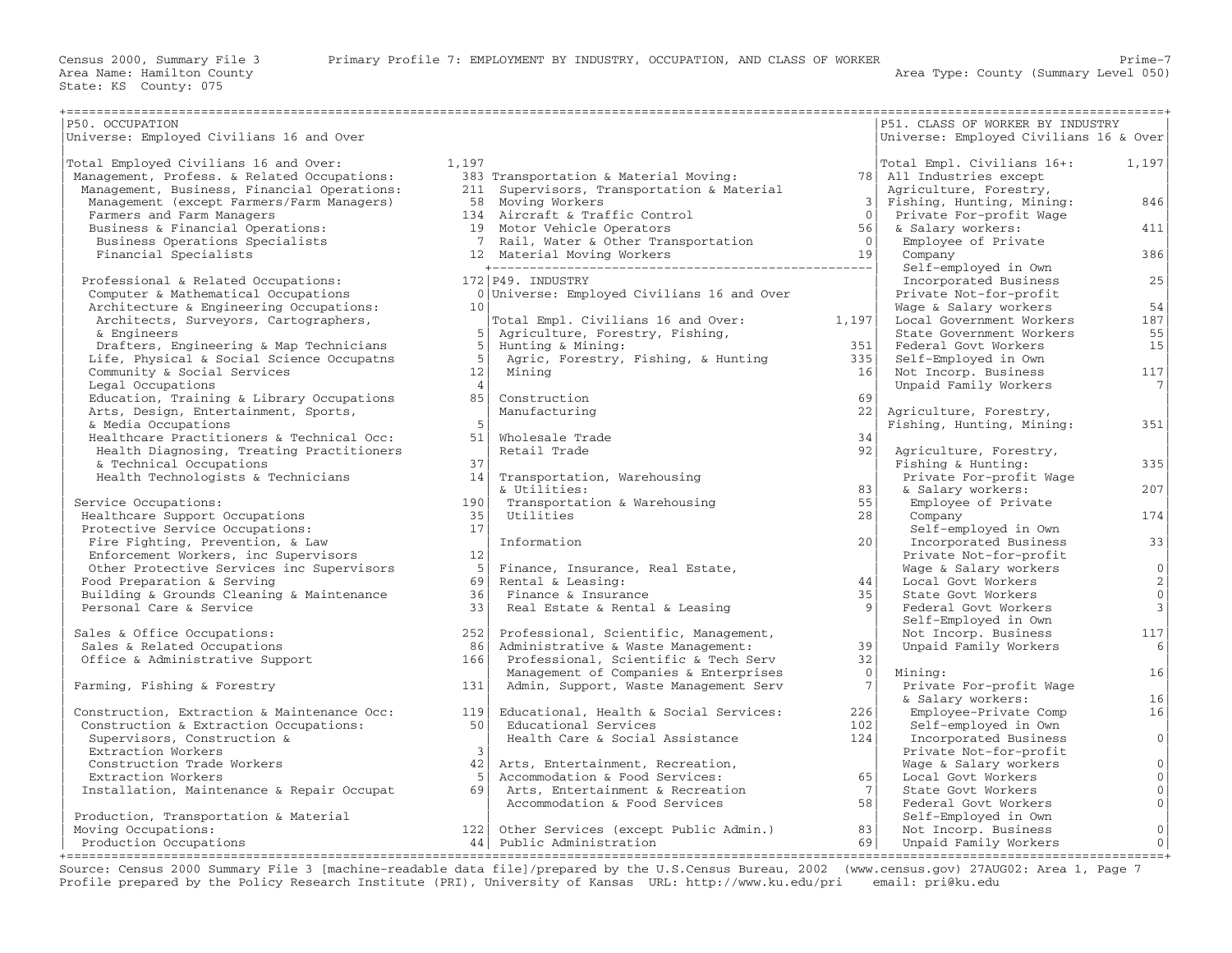Census 2000, Summary File 3 Primary Profile 8: PLACE OF WORK; TRAVEL TO WORK; VETERAN STATUS AND MILITARY SERVICE Prime−8<br>Area Name: Hamilton County

Area Type: County (Summary Level 050)

| P26/P27/P28/P29. PLACE OF WORK                                                                                                                                  |                                           | P30. MEANS OF TRANSPORTATION TO WORK                                                               |                | P39. ARMED FORCES STATUS/VETERAN STATUS BY AGE |                |                     |
|-----------------------------------------------------------------------------------------------------------------------------------------------------------------|-------------------------------------------|----------------------------------------------------------------------------------------------------|----------------|------------------------------------------------|----------------|---------------------|
| Universe: Workers 16 years and over                                                                                                                             |                                           | Universe: Workers 16 Years and Over                                                                |                | Universe: Population 18 Years and Over         |                |                     |
|                                                                                                                                                                 |                                           |                                                                                                    |                |                                                |                |                     |
| 1,174<br>Total Workers 16 and over:                                                                                                                             |                                           | Total Workers 16 and over:                                                                         | 1,174          |                                                | 18 to 64       | 65 and Over         |
|                                                                                                                                                                 |                                           |                                                                                                    |                |                                                |                |                     |
| Worked in State of Residence: $1,157$<br>Worked in County of Residence $1,066$<br>Worked Outside County of Residence 91<br>Worked Outside State of Residence 17 |                                           | Car, Truck, or Van: $1,027$                                                                        |                | Total 18 and Over:                             | 1,436          | 486                 |
|                                                                                                                                                                 |                                           | Drove Alone                                                                                        | 854            |                                                |                |                     |
|                                                                                                                                                                 |                                           | Carpooled                                                                                          | 173            | In Armed Forces                                | $\overline{0}$ | $\overline{0}$      |
|                                                                                                                                                                 |                                           |                                                                                                    |                | Civilian:                                      | 1,436          | 486<br>97           |
|                                                                                                                                                                 | $\Omega$                                  | Public Transportation: 0                                                                           | $\Omega$       | Veteran                                        | 136            | 389                 |
| Living in an MSA/PMSA:                                                                                                                                          |                                           | Bus or Trolley Bus<br>Streetcar or Trolley Car                                                     |                | Nonveteran 1,300                               |                |                     |
| Living in a Central City:                                                                                                                                       | $\Omega$                                  | (Público in Puerto Rico)                                                                           | $\Omega$       |                                                |                |                     |
| Living in a Central City:<br>Worked in MSA/PMSA of Residence:                                                                                                   | $\Omega$                                  | Subway or Elevated                                                                                 | $\Omega$       | P40. PERIOD OF MILITARY SERVICE                |                |                     |
| Central City                                                                                                                                                    | $\Omega$                                  | Railroad                                                                                           | $\overline{0}$ | Universe: Civilian Veterans 18 Years and Over  |                |                     |
| Remainder of this MSA/PMSA                                                                                                                                      | $\Omega$                                  | Ferryboat                                                                                          | $\Omega$       |                                                |                |                     |
| Worked Outside MSA/PMSA of Residence:                                                                                                                           | $\Omega$                                  | Taxicab                                                                                            | $\Omega$       | Total Civilian Veterans 18 & Over:             |                | 233                 |
| Worked in a Different MSA/PMSA:                                                                                                                                 | $\Omega$                                  |                                                                                                    |                |                                                |                |                     |
| Central City                                                                                                                                                    | $\Omega$                                  | Motorcycle                                                                                         | $\overline{4}$ | August 1990 or Later                           |                |                     |
| Remainder of Different MSA/PMSA                                                                                                                                 | $\Omega$                                  | Bicycle                                                                                            | 2              | (including Persian Gulf War):                  |                | 10                  |
| Worked Outside any MSA/PMSA                                                                                                                                     | $\Omega$                                  | Walked                                                                                             | 60             | Served in Vietnam Era                          |                | $\Omega$            |
|                                                                                                                                                                 |                                           | Other means                                                                                        | 25             | No Vietnam Era Service:                        |                | 10                  |
| Living in Remainder of an MSA/PMSA:                                                                                                                             | $\Omega$                                  |                                                                                                    |                | Served September 1980 or Later:                |                | $\overline{9}$      |
| Worked in MSA/PMSA of Residence:                                                                                                                                | $\Omega$                                  | Worked at Home                                                                                     | 56             | Served Under 2 Years                           |                | $\mathsf{O}\xspace$ |
| Central City                                                                                                                                                    | $\Omega$                                  |                                                                                                    |                | Served 2 or More Years                         |                | $\overline{9}$      |
| Remainder of this MSA/PMSA                                                                                                                                      | $\Omega$                                  |                                                                                                    |                | Served Prior to September 1980                 |                | $\mathbf{1}$        |
| Worked Outside MSA/PMSA of Residence:                                                                                                                           | $\Omega$                                  | P31. TRAVEL TIME TO WORK                                                                           |                |                                                |                |                     |
| Worked in a Different MSA/PMSA:                                                                                                                                 | $\overline{0}$                            | Universe: Workers 16 Years and Over                                                                |                | May 1975-July 1990 Only:                       |                | 23                  |
| Central City                                                                                                                                                    | $\cap$                                    |                                                                                                    |                | September 1980-July 1990 Only:                 |                | 18                  |
| Remainder of Different MSA/PMSA                                                                                                                                 | $\Omega$                                  | Total Workers 16 and over: 1,174                                                                   |                | Served Under 2 Years                           |                | $\overline{0}$      |
| Worked Outside any MSA/PMSA                                                                                                                                     | $\Omega$                                  |                                                                                                    |                | Served 2 or More Years                         |                | 18                  |
|                                                                                                                                                                 |                                           | Did not Work at Home: 1,118                                                                        |                | Other May 1975-July 1990 Service               |                | $\overline{5}$      |
|                                                                                                                                                                 |                                           |                                                                                                    |                |                                                |                |                     |
| Not Living in an MSA/PMSA: 1,174<br>Worked in an MSA/PMSA: 1,174<br>Central City                                                                                | 11                                        | Less than 5 Minutes                                                                                | 213            | Vietnam Era, no Korean War,                    |                |                     |
| Central City                                                                                                                                                    | 10                                        | 5 to 9 Minutes                                                                                     | 373            | no World War II,                               |                |                     |
|                                                                                                                                                                 |                                           | 10 to 14 Minutes                                                                                   | 152            | no August 1990 or Later                        |                | 60                  |
| Expansion of MSA/PMSA<br>Worked Outside any MSA/PMSA 1,163                                                                                                      |                                           | 15 to 19 Minutes                                                                                   | 83             | Vietnam Era and Korean War,                    |                |                     |
|                                                                                                                                                                 |                                           | 15 to 19 Minutes<br>20 to 24 Minutes<br>25 to 29 Minutes                                           | 74             | no World War II,                               |                |                     |
| Living in a Place:                                                                                                                                              |                                           |                                                                                                    | 19             | no August 1990 or Later                        |                | 2                   |
| Living in a Place:<br>Worked in Place of Residence (1935)<br>Worked Outside Place of Residence (297)                                                            |                                           |                                                                                                    |                | Vietnam Era, Korean War,                       |                |                     |
|                                                                                                                                                                 |                                           | 30 to 34 Minutes                                                                                   | 108            | and World War II,                              |                |                     |
| Not Living in a Place                                                                                                                                           | 342                                       | 35 to 39 Minutes                                                                                   | $\overline{0}$ | no August 1990 or Later                        |                | $\Omega$            |
|                                                                                                                                                                 |                                           |                                                                                                    | 9              |                                                |                |                     |
| Living in 12 Selected States:<br>CT/ME/MA/MI/MN/NH/NJ/NY/PA/RI/VT/WI 0                                                                                          |                                           |                                                                                                    | 26             | February 1955-July 1964 Only                   |                | 40                  |
|                                                                                                                                                                 |                                           | 60 to 89 Minutes                                                                                   | 27             |                                                |                |                     |
| Worked in MCD of Residence                                                                                                                                      | $\overline{0}$                            | 35 to 39 Minutes<br>40 to 44 Minutes<br>45 to 59 Minutes<br>60 to 89 Minutes<br>90 Minutes or More | 34             | Korean War, no Vietnam Era,                    |                |                     |
| Worked Outside MCD of Residence                                                                                                                                 |                                           |                                                                                                    |                | no World War II                                |                | 33                  |
| Not Living in the 12 Selected States                                                                                                                            | $\begin{array}{c} 0 \\ 1,174 \end{array}$ | Mean Travel Time: 17.3 minutes                                                                     |                | Korean War and World War II,                   |                |                     |
|                                                                                                                                                                 |                                           |                                                                                                    |                | no Vietnam Era                                 |                | $\overline{2}$      |
|                                                                                                                                                                 |                                           | Worked at Home                                                                                     | 56             |                                                |                |                     |
|                                                                                                                                                                 |                                           |                                                                                                    |                | World War II, no Korean War,                   |                |                     |
|                                                                                                                                                                 |                                           |                                                                                                    |                | no Vietnam Era                                 |                | 63                  |
|                                                                                                                                                                 |                                           |                                                                                                    |                |                                                |                |                     |
|                                                                                                                                                                 |                                           |                                                                                                    |                | Other Service Only                             |                | $\mathbf{0}$        |
|                                                                                                                                                                 |                                           |                                                                                                    |                |                                                |                |                     |
|                                                                                                                                                                 |                                           |                                                                                                    |                |                                                |                |                     |

+===================================================================================================================================================+ Source: Census 2000 Summary File 3 [machine−readable data file]/prepared by the U.S.Census Bureau, 2002 (www.census.gov) 27AUG02: Area 1, Page 8 Profile prepared by the Policy Research Institute (PRI), University of Kansas URL: http://www.ku.edu/pri email: pri@ku.edu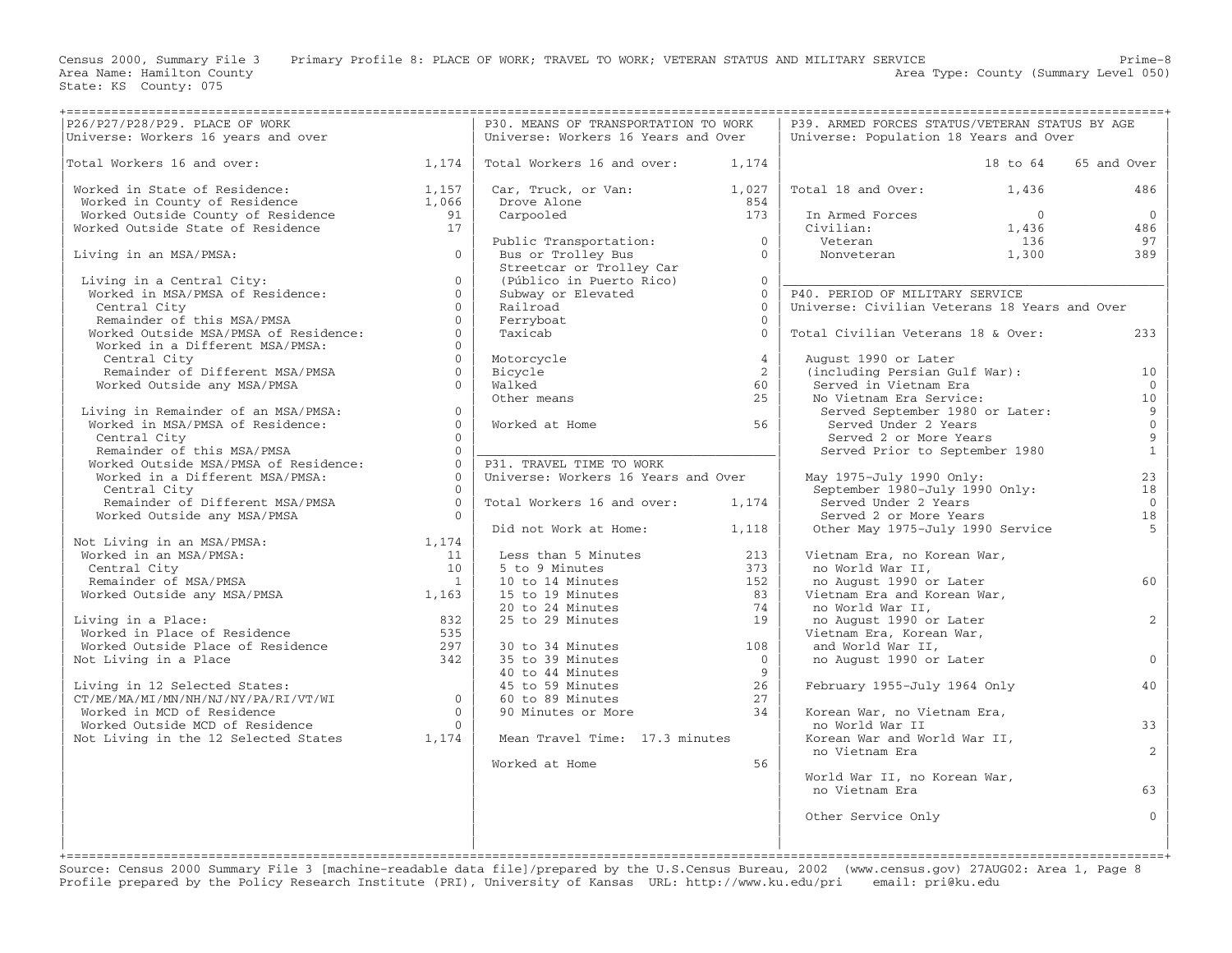Census 2000, Summary File 3 Primary Profile 9: HOUSEHOLD, FAMILY AND PER CAPITA INCOME IN 1999 BY RACE & HISP/LATINO Prime−9 Area Name: Hamilton County 2012 12:00 Area Type: County (Summary Level 050) State: KS County: 075

| P52/P53/P54/P151A-I/P152A-I/P153A-I. HOUSEHOLD INCOME IN 1999 BY RACE AND HISPANIC/LATINO ORIGIN OF HOUSEHOLDER<br>Universe: Households          |          |          |                      |                      |              |              |              |                          |                           |                |                |
|--------------------------------------------------------------------------------------------------------------------------------------------------|----------|----------|----------------------|----------------------|--------------|--------------|--------------|--------------------------|---------------------------|----------------|----------------|
|                                                                                                                                                  |          |          |                      | Black Amer Indian    |              |              | Nat Hawaiian | Other                    | Two or *                  |                | White Alone    |
|                                                                                                                                                  | A11      | White    |                      | /Af Amer /Alaska Nat |              | Asian        | /Pac Isl     | Race                     | More *                    | Hispanic       | not Hisp.      |
|                                                                                                                                                  | Races    | Alone    | Alone                | Alone                |              | Alone        | Alone        | Alone                    | Races *                   | or Latino      | or Latino      |
|                                                                                                                                                  |          |          |                      |                      |              |              |              |                          |                           |                |                |
| Total Households:                                                                                                                                | 1,058    | 922      | 2                    | 8                    |              | $\mathbf{1}$ | $\mathbf{0}$ | 111                      | $14 *$                    | 146            | 893            |
| Less than $$10,000$                                                                                                                              | 110      | 104      | $\mathbf{0}$         | $\mathbf 0$          |              | $\mathbf{0}$ | $\mathbf{0}$ | 6                        | $0 *$                     | 6              | 104            |
| $$10,000 - $14,999$                                                                                                                              | 88       | 77       | 2                    | $\overline{c}$       |              | $\Omega$     | $\Omega$     | $\overline{5}$           | $2 *$                     | 9              | 73             |
| $$15,000 - $19,999$                                                                                                                              | 78       | 64       | $\mathbf{0}$         | $\mathbf 0$          |              | $\mathbf{0}$ | $\mathbf{0}$ | 12                       | $2 *$                     | 15             | 61             |
| $$20,000 - $24,999$                                                                                                                              | 117      | 83       | $\mathbf{0}$         | $\Omega$             |              | $\mathbf{0}$ | $\Omega$     | 32                       | $2 *$                     | 37             | 80             |
| $$25,000 - $29,999$                                                                                                                              | 75       | 60       | $\Omega$             | $\Omega$             |              | $\Omega$     | $\cap$       | 15                       | $\mathbf{0}$<br>$\star$   | 18             | 57             |
| $$30,000 - $34,999$                                                                                                                              | 107      | 78       | $\mathbf{0}$         | 6                    |              | $\mathbf{0}$ | $\mathbf{0}$ | 21                       | $2^{\circ}$<br>$\star$    | 21             | 78             |
| $$35,000 - $39,999$                                                                                                                              | 78       | 68       | $\Omega$             | $\Omega$             |              | $\Omega$     | $\Omega$     | 6                        | $4 *$                     | 12             | 66             |
| $$40,000 - $44,999$                                                                                                                              | 71       | 69       | $\Omega$             | $\Omega$             |              | $\Omega$     | $\Omega$     | $\Omega$                 | $\overline{2}$<br>$\star$ | $\mathbf{1}$   | 68             |
| $$45,000 - $49,999$                                                                                                                              | 40       | 37       | $\Omega$             | $\Omega$             |              | $\Omega$     | $\mathbf{0}$ | 3                        | $\Omega$<br>$\star$       | 3              | 37             |
| $$50,000 - $59,999$                                                                                                                              | 113      | 107      | $\mathbf{0}$         | $\mathbf{0}$         |              | $\mathbf{0}$ | $\mathbf{0}$ | 6                        | $0 *$                     | 19             | 94             |
| $$60,000 - $74,999$                                                                                                                              | 59       | 59       | $\mathbf{0}$         | $\Omega$             |              | $\Omega$     | $\Omega$     | $\mathbf{0}$             | $\Omega$<br>$\star$       | $\mathbf{0}$   | 59             |
| $$75,000 - $99,999$                                                                                                                              | 65       | 59       | $\Omega$             | $\Omega$             |              | $\mathbf{1}$ | $\Omega$     | 5                        | $\star$<br>$\Omega$       | $\overline{5}$ | 59             |
| $$100,000 - $124,999$                                                                                                                            | 21       | 21       | $\Omega$             | $\Omega$             |              | $\mathbf{0}$ | $\mathbf{0}$ | $\mathbf{0}$             | $\Omega$<br>$\star$       | $\Omega$       | 21             |
| $$125,000 - $149,999$                                                                                                                            | 20       | 20       | $\Omega$             | $\mathbf{0}$         |              | $\mathbf{0}$ | $\mathbf{0}$ | $\Omega$                 | $\Omega$                  | $\Omega$       | 20             |
| $$150,000 - $199,999$                                                                                                                            | 6        | 6        | $\mathbf{0}$         | $\mathbf{0}$         |              | $\mathbf{0}$ | $\Omega$     | $\mathbf{0}$             | $\Omega$<br>$\star$       | $\Omega$       | 6              |
| \$200,000 or more                                                                                                                                | 10       | 10       | $\Omega$             | $\Omega$             |              | $\Omega$     | $\Omega$     | $\Omega$                 | $\star$<br>$\Omega$       | $\Omega$       | 10             |
|                                                                                                                                                  |          |          |                      |                      |              |              |              |                          |                           |                |                |
|                                                                                                                                                  |          |          |                      |                      |              |              |              |                          |                           |                |                |
| Median                                                                                                                                           | \$32,033 | \$34,500 | \$13,750             | \$30,833             |              | \$90,957     | \$0          | \$25,156                 | $$33,750*$                | \$26,500       | \$34,350       |
| Mean                                                                                                                                             | \$41,127 | \$42,963 | \$12,550             | \$26, 250            |              | \$96,200     |              | \$28,557                 | $$28,521$ *               | \$30,363       | \$43,156       |
|                                                                                                                                                  |          |          |                      |                      |              |              |              |                          |                           |                |                |
| P76-82/P154A-I/P155A-I/P156A-I/P157A-I. FAMILY AND NONFAMILY INCOME IN 1999 BY RACE OF HOUSEHOLDER; PER CAPITA INCOME IN 1999 BY INDIVIDUAL RACE |          |          |                      |                      |              |              |              |                          |                           |                |                |
| Three Universes: Families, Nonfamily Households, All Persons                                                                                     |          |          |                      |                      |              |              |              |                          |                           |                |                |
|                                                                                                                                                  |          |          |                      | Black Amer Indian    |              | Nat Hawaiian | Other        | Two or *                 |                           | White Alone    |                |
|                                                                                                                                                  | A11      | White    | /Af Amer /Alaska Nat |                      | Asian        | /Pac Isl     | Race         | More                     | $\star$<br>Hispanic       | not Hisp.      | Nonfamily      |
|                                                                                                                                                  | Races    | Alone    | Alone                | Alone                | Alone        | Alone        | Alone        | Races *                  | or Latino                 | or Latino      | Households     |
| Total Families:                                                                                                                                  | 715      | 598      | 2                    | 2                    | $\mathbf{1}$ | $\circ$      | 98           | $14$ *                   | 128                       | 574            | 343            |
| Less than $$10,000$                                                                                                                              | 33       | 30       | $\Omega$             | $\Omega$             | $\Omega$     | $\Omega$     | 3            | $0 *$                    | 3                         | 30             | 79             |
| $$10,000 - $14,999$                                                                                                                              | 48       | 35       | 2                    | 2                    | $\mathbf{0}$ | $\mathbf{0}$ | 5            | $4 *$                    | 9                         | 31             | 42             |
| $$15,000 - $19,999$                                                                                                                              | 38       | 28       | $\Omega$             | $\mathbf{0}$         | $\Omega$     | $\mathbf{0}$ | 8            | $2 *$                    | 8                         | 28             | 39             |
| $$20,000 - $24,999$                                                                                                                              | 91       | 57       | $\mathbf{0}$         | $\mathbf{0}$         | $\mathbf{0}$ | $\mathbf 0$  | 32           | $2 *$                    | 42                        | 49             | 33             |
| $$25,000 - $29,999$                                                                                                                              | 43       | 28       | $\Omega$             | $\Omega$             | $\Omega$     | $\mathbf{0}$ | 15           | $\mathbf{0}$<br>$\star$  | 16                        | 27             | 32             |
| $$30,000 - $34,999$                                                                                                                              | 64       | 43       | $\Omega$             | $\Omega$             | $\Omega$     | $\Omega$     | 19           | $2 *$                    | 19                        | 43             | 43             |
| $$35,000 - $39,999$                                                                                                                              | 55       | 47       | $\mathbf{0}$         | $\Omega$             | $\mathbf{0}$ | 0            | 4            | $\star$<br>4             | 10                        | 45             | 23             |
| $$40,000 - $44,999$                                                                                                                              | 64       | 64       | $\Omega$             | $\Omega$             | $\Omega$     | $\mathbf{0}$ | $\Omega$     | $\Omega$<br>$^\star$     | 1                         | 63             | 5              |
|                                                                                                                                                  |          | 25       | $\mathbf{0}$         | $\Omega$             | $\mathbf{0}$ | $\mathbf{0}$ | 3            | $\mathbf{0}$<br>$^\star$ | 3                         | 25             | 12             |
| $$45,000 - $49,999$                                                                                                                              | 28       |          | $\Omega$             |                      |              |              |              | $^\star$                 |                           |                |                |
| $$50,000 - $59,999$                                                                                                                              | 93       | 84       |                      | $\Omega$             | $\mathbf{0}$ | 0            | 9            | 0<br>$\star$             | 17                        | 76             | 17             |
| $$60,000 - $74,999$                                                                                                                              | 57       | 56       | $\Omega$             | $\cap$               | $\mathbf{1}$ | $\Omega$     | $\Omega$     | $\Omega$                 | $\Omega$                  | 56             | $\mathbf{1}$   |
| $$75,000 - $99,999$                                                                                                                              | 48       | 48       | $\mathbf{0}$         | $\Omega$             | $\mathbf{0}$ | $\mathbf{0}$ | $\mathbf{0}$ | $\mathbf{0}$<br>$\star$  | $\mathbf{0}$              | 48             | 13             |
| $$100,000 - $124,999$                                                                                                                            | 19       | 19       | $\Omega$             | $\Omega$             | $\Omega$     | $\mathbf{0}$ | $\Omega$     | $\star$<br>$\Omega$      | $\Omega$                  | 19             | $\overline{c}$ |
| $$125,000 - $149,999$                                                                                                                            | 18       | 18       | $\Omega$             | $\cap$               | $\Omega$     | $\cap$       | $\Omega$     | 0<br>$\star$             | $\Omega$                  | 18             | $\overline{2}$ |
| $$150,000 - $199,999$                                                                                                                            | 6        | 6        | $\mathbf{0}$         | $\mathbf{0}$         | $\mathbf{0}$ | $\mathbf{0}$ | $\mathbf{0}$ | $\mathbf{0}$<br>$\star$  | $\mathbf{0}$              | 6              | $\mathbf 0$    |
| \$200,000 or more                                                                                                                                |          |          |                      |                      | $\Omega$     | $\Omega$     | $\Omega$     | $\Omega$<br>$\star$      | $\Omega$                  | 10             | $\Omega$       |
|                                                                                                                                                  | 10       | 10       | $\Omega$             | $\Omega$             |              |              |              |                          |                           |                |                |
|                                                                                                                                                  |          |          |                      |                      |              |              |              | $\star$                  |                           |                |                |
| Family Median                                                                                                                                    | \$38,550 | \$42,708 | \$13,750             | \$11,250             | \$71,250     | \$0          | \$25,313     | $$21,250$ *              | \$25,625                  | \$42,986       | N/A            |
| Family Mean                                                                                                                                      | \$47,747 | N/A      | N/A                  | N/A                  | N/A          | N/A          | N/A          | $N/A$ *                  | N/A                       | N/A            | N/A            |
|                                                                                                                                                  |          |          |                      |                      |              |              |              | $\star$                  |                           |                |                |
| NonFamily Median                                                                                                                                 | N/A      | \$21,607 | \$0                  | \$31,250             | \$0          | \$0          | \$19,688     | $$0 *$                   | \$19,375                  | \$21,696       | \$22,054       |
| NonFamily Mean                                                                                                                                   | N/A      | N/A      | N/A                  | N/A                  | N/A          | N/A          | N/A          | $N/A$ *                  | N/A                       | N/A            | \$26,008       |
|                                                                                                                                                  |          |          |                      |                      |              |              |              |                          |                           |                |                |

+===================================================================================================================================================+ Source: Census 2000 Summary File 3 [machine−readable data file]/prepared by the U.S.Census Bureau, 2002 (www.census.gov) 27AUG02: Area 1, Page 9 Profile prepared by the Policy Research Institute (PRI), University of Kansas URL: http://www.ku.edu/pri email: pri@ku.edu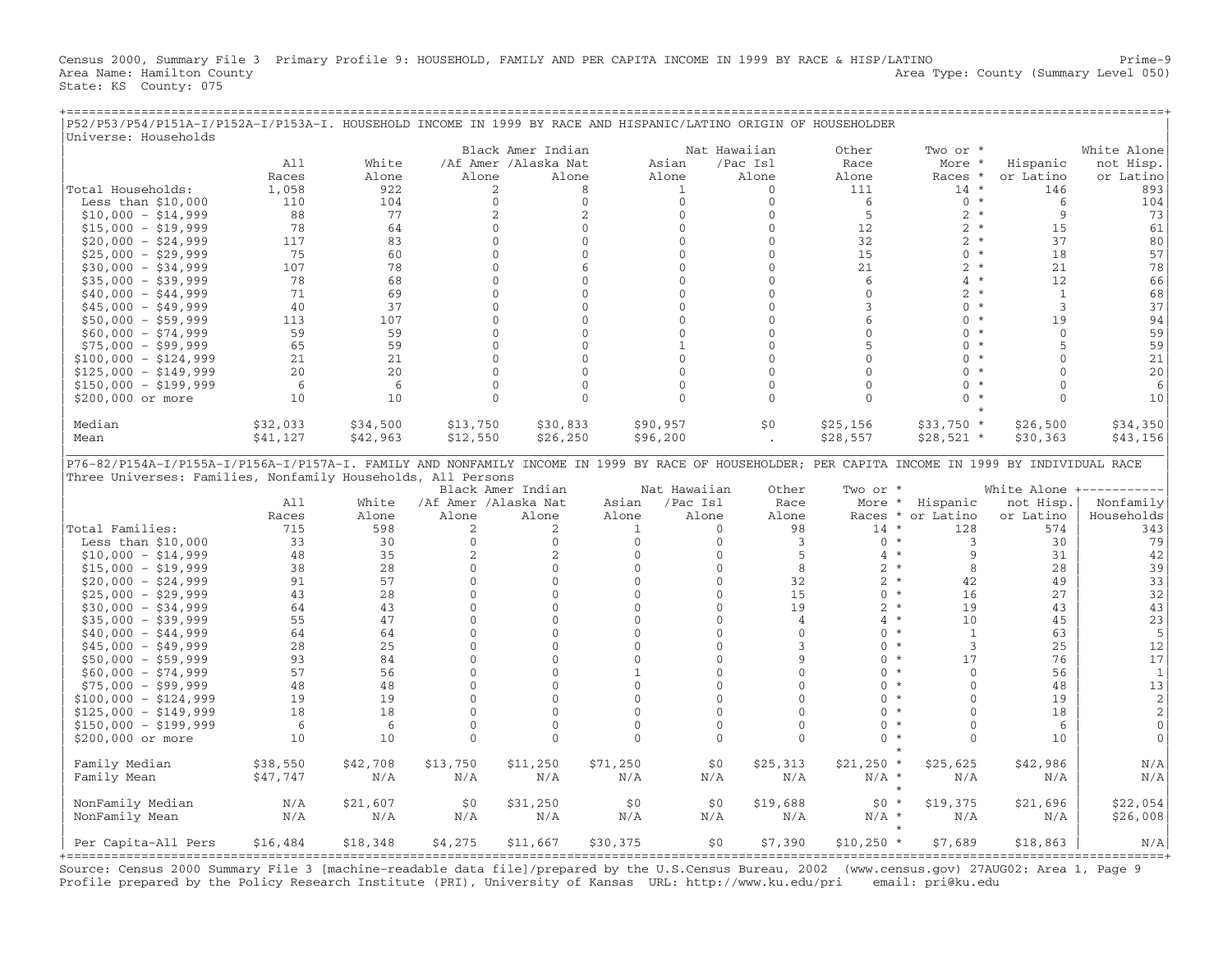Census 2000, Summary File 3 Primary Profile 10: SOURCE OF INCOME, EARNINGS; POVERTY STATUS OF PERSONS BY RACE/HISPANIC Prime-10<br>Area Name: Hamilton County Level 050) Area Type: County (Summary Level 050) State: KS County: 075

| P58-P75. SOURCE OF HOUSEHOLD INCOME IN 1999<br>Nine Universes: Households with Income from | Each Specified Source            |                              | P85/PCT47. MEDIAN EARNINGS IN 1999<br>Univ.: Population 16 and Over with Earnings      |                             |                    |                                  |                                                    |                                                 |                                 |                      | PCT50. RATIO OF INCOME IN 1999 TO POVERTY LEVEL BY AGE<br>Univ: Population for Whom Poverty Status is Determined |
|--------------------------------------------------------------------------------------------|----------------------------------|------------------------------|----------------------------------------------------------------------------------------|-----------------------------|--------------------|----------------------------------|----------------------------------------------------|-------------------------------------------------|---------------------------------|----------------------|------------------------------------------------------------------------------------------------------------------|
|                                                                                            | Households                       | Mean                         |                                                                                        | Worked Full-time            |                    | -Median Earnings in 1999-        |                                                    |                                                 | Under 5                         | 5 to 11              | 12 to 17                                                                                                         |
|                                                                                            | with<br>Source                   | from<br>Source               |                                                                                        | Year-round                  |                    | Total                            |                                                    | Total Universe:<br>Under 0.50                   | 193<br>13                       | 275<br>18            | 277<br>26                                                                                                        |
| Earnings                                                                                   | 849                              | \$38,401                     | Both Sexes:<br>Male                                                                    | \$24,838<br>\$26,701        |                    | \$20, 102<br>\$24,602            |                                                    | $0.50 - 0.74$<br>$0.75 - 0.99$                  | 9<br>22                         | 10<br>24             | $\mathbf{1}$<br>38                                                                                               |
| Wages or Salary                                                                            | 765                              | \$31,323                     | Female                                                                                 | \$21,000                    |                    | \$11,611                         |                                                    | $1.00 - 1.24$<br>$1.25 - 1.49$                  | 9<br>27                         | 20<br>27             | 10<br>29                                                                                                         |
| Self Employment                                                                            | 289                              | \$29,896                     | P88. RATIO OF INCOME IN 1999 TO POVERTY LEVEL<br>Universe: Population for Whom Poverty | Status is Determined        |                    |                                  |                                                    | $1.50 - 1.74$<br>$1.75 - 1.84$<br>$1.85 - 1.99$ | 24<br>5<br>- 5                  | 22<br>9<br>12        | 39<br>17<br>2                                                                                                    |
| Interest, Dividends,<br>or Net Rental                                                      | 430                              | \$10,534                     |                                                                                        |                             |                    | Cumulative                       |                                                    | $2.00$ & over                                   | 79                              | 133                  | 115                                                                                                              |
|                                                                                            |                                  |                              |                                                                                        |                             | Persons            | Percent                          |                                                    |                                                 | 18 to 44                        |                      | 45 to 64 65 and Over                                                                                             |
| Social Security<br>Supplemental                                                            | 368                              | \$11,313                     | Total Universe:<br>Under 0.50<br>$0.50 - 0.74$                                         |                             | 2,624<br>132<br>61 | 100.0%<br>5.0%<br>7.4%           |                                                    | Total Universe:<br>Under 0.50                   | 891<br>54                       | 543<br>19            | 445<br>2                                                                                                         |
| Security (SSI)                                                                             | 29                               | \$5,990                      | $0.75 - 0.99$<br>$1.00 - 1.24$                                                         |                             | 218<br>109         | 15.7%<br>19.8%                   |                                                    | $0.50 - 0.74$<br>$0.75 - 0.99$                  | 15<br>90                        | $\overline{5}$<br>25 | 21<br>19                                                                                                         |
| Public Assistance                                                                          | 24                               | \$2,229                      | $1.25 - 1.49$<br>$1.50 - 1.74$                                                         |                             | 204<br>185         | 27.6%<br>34.6%                   |                                                    | $1.00 - 1.24$<br>$1.25 - 1.49$                  | 46<br>69                        | 10<br>26             | 14<br>26                                                                                                         |
| Retirement                                                                                 | 106                              | \$7,427                      | $1.75 - 1.84$<br>$1.85 - 1.99$                                                         |                             | 70<br>68           | 37.3%<br>39.9%                   |                                                    | $1.50 - 1.74$<br>$1.75 - 1.84$                  | 54<br>18                        | 32<br>$\overline{7}$ | 14<br>14                                                                                                         |
| Other Types                                                                                | 128                              | \$9,398                      | $2.00$ & over                                                                          |                             | 1,577              | 100.0%                           |                                                    | $1.85 - 1.99$<br>$2.00$ & over                  | 25<br>520                       | 11<br>408            | 13<br>322                                                                                                        |
| P87/P159A-I. POVERTY STATUS IN 1999 BY AGE BY RACE AND HISPANIC OR LATINO ORIGIN           |                                  |                              |                                                                                        |                             |                    |                                  |                                                    |                                                 |                                 |                      |                                                                                                                  |
| Universe: Population for Whom Poverty Status is Determined                                 |                                  |                              |                                                                                        |                             |                    | $---$ Black/African $---$        |                                                    | -- American Indian/--                           |                                 |                      |                                                                                                                  |
|                                                                                            | $----$ All Races $----$<br>Below | Above                        | $---$ White Alone $---$<br>Below                                                       | Above                       |                    | American Alone<br>Below          | Above                                              | Alaska Native Alone<br>Below                    | Above                           | Below                | $---$ Asian Alone $---$<br>Above                                                                                 |
| Total Universe:<br>Under 5 Years                                                           | 411<br>44                        | 2,213<br>149                 | 322<br>27                                                                              | 1,821<br>97                 |                    | 2<br>$\Omega$                    | 2<br>$\Omega$                                      | 6<br>$\Omega$                                   | 12<br>$\mathbf{3}$              | $\Omega$<br>$\Omega$ | $\Omega$                                                                                                         |
| 5 Years<br>6 to 11 Years                                                                   | 12<br>40                         | 36<br>187                    | 10<br>30                                                                               | 27<br>148                   |                    | $\mathbf{0}$<br>$\Omega$         | $\mathbf{0}$<br>$\mathbf 0$                        | $\mathbf{0}$<br>$\overline{4}$                  | $\mathbf{0}$<br>3               | $\Omega$<br>$\Omega$ | $\mathbf{0}$<br>$\Omega$                                                                                         |
| 12 to 17 Years<br>18 to 64 Years                                                           | 65<br>208                        | 212<br>1,226                 | 55<br>161                                                                              | 149<br>998                  |                    | $\Omega$<br>$\overline{2}$       | $\Omega$<br>$\overline{2}$                         | $\mathbf{0}$<br>$\overline{c}$                  | $\Omega$<br>6                   | $\Omega$<br>$\cap$   | $\Omega$<br>4                                                                                                    |
| 65 to 74 Years<br>75 Years & Over                                                          | 20<br>22                         | 216<br>187                   | 17<br>22                                                                               | 215<br>187                  |                    | $\mathbf{0}$<br>$\Omega$         | $\mathbf{0}$<br>$\Omega$                           | $\mathbf{0}$<br>$\Omega$                        | $\mathbf{0}$<br>$\Omega$        | $\Omega$<br>$\Omega$ | $\mathbf{0}$<br>$\Omega$                                                                                         |
|                                                                                            | Native Hawaiian & Other          |                              |                                                                                        |                             |                    |                                  |                                                    |                                                 |                                 |                      | $---$ White Alone $---$                                                                                          |
|                                                                                            | Pacific Islander Alone<br>Below  | Above                        | -- Other Race Alone --<br>Below                                                        | Above                       |                    | -- Two or More Races --<br>Below | Above<br>$\star$                                   | * - Hispanic or Latino -<br>Below               | Above                           | Below                | not Hispanic or Latino<br>Above                                                                                  |
| Total Universe:                                                                            | $\Omega$<br>$\Omega$             | $\Omega$<br>$\Omega$         | 75<br>16                                                                               | 332<br>49                   |                    | 6<br>$\mathbf{1}$                | $\star$<br>42<br>$\star$<br>$\mathbf{0}$           | 98<br>23                                        | 465<br>68                       | 300<br>21            | 1,724                                                                                                            |
| Under 5 Years<br>5 Years                                                                   | $\Omega$<br>$\mathbf{0}$         | $\mathbf{0}$<br>$\mathbf{0}$ | 2<br>$\overline{4}$                                                                    | 9                           |                    | $\mathbf{0}$                     | $\star$<br>$\mathbf{0}$<br>$\star$<br>$\mathbf{0}$ | 6                                               | 9                               | $\overline{4}$       | 81<br>27                                                                                                         |
| 6 to 11 Years<br>12 to 17 Years                                                            | $\Omega$<br>$\Omega$             | $\Omega$<br>$\Omega$         | 10<br>40                                                                               | 36<br>52<br>186             |                    | $\overline{c}$<br>$\Omega$<br>3  | $\star$<br>11<br>$\star$<br>30                     | 6<br>12.                                        | 43<br>77                        | 30<br>53<br>153      | 144<br>135<br>935                                                                                                |
| 18 to 64 Years<br>65 to 74 Years<br>75 Years & Over<br>+================                   | $\Omega$<br>$\Omega$             | $\Omega$<br>$\Omega$         | $\overline{3}$<br>$\mathbf{0}$                                                         | $\mathbf 0$<br>$\mathbf{0}$ |                    | $\Omega$<br>$\Omega$             | $\star$<br>1<br>$\Omega$                           | 48<br>3<br>$\Omega$                             | 268<br>$\Omega$<br>$\mathbf{0}$ | 17<br>22             | 215<br>187                                                                                                       |

Source: Census 2000 Summary File 3 [machine−readable data file]/prepared by the U.S.Census Bureau, 2002 (www.census.gov) 27AUG02: Area 1, Page 10 Profile prepared by the Policy Research Institute (PRI), University of Kansas URL: http://www.ku.edu/pri email: pri@ku.edu